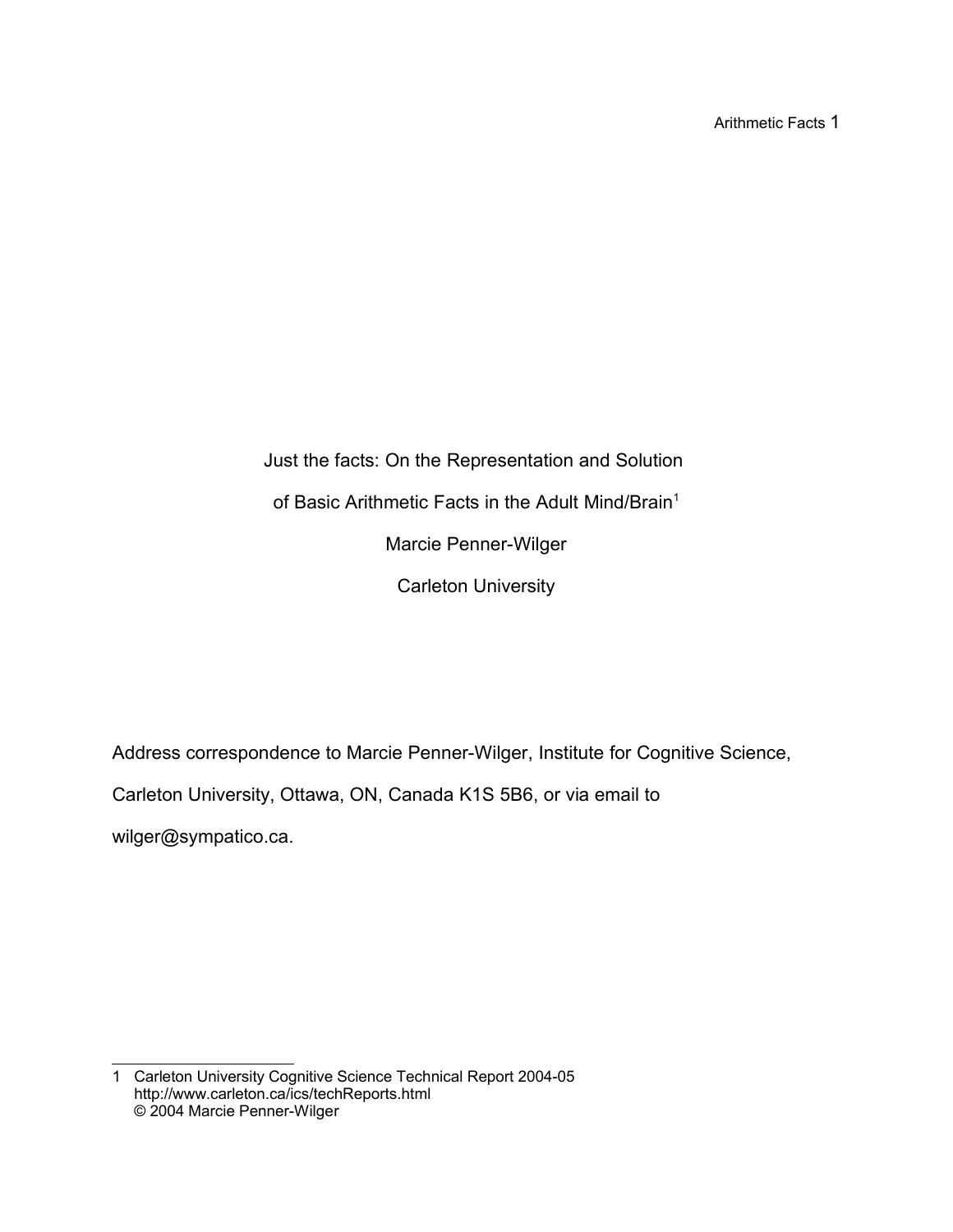### Abstract

The current paper reviews models of arithmetic fact retrieval in adults, as well as evidence from empirical studies and neuropsychological findings.

The focus is on the form of mental representations used to access and store arithmetic facts. Additionally, the solution methods used by adults are reviewed, as are individual differences in proficiency and solution methods. Finally, criteria for future models of arithmetic fact retrieval are suggested with respect to mental representations and solution methods.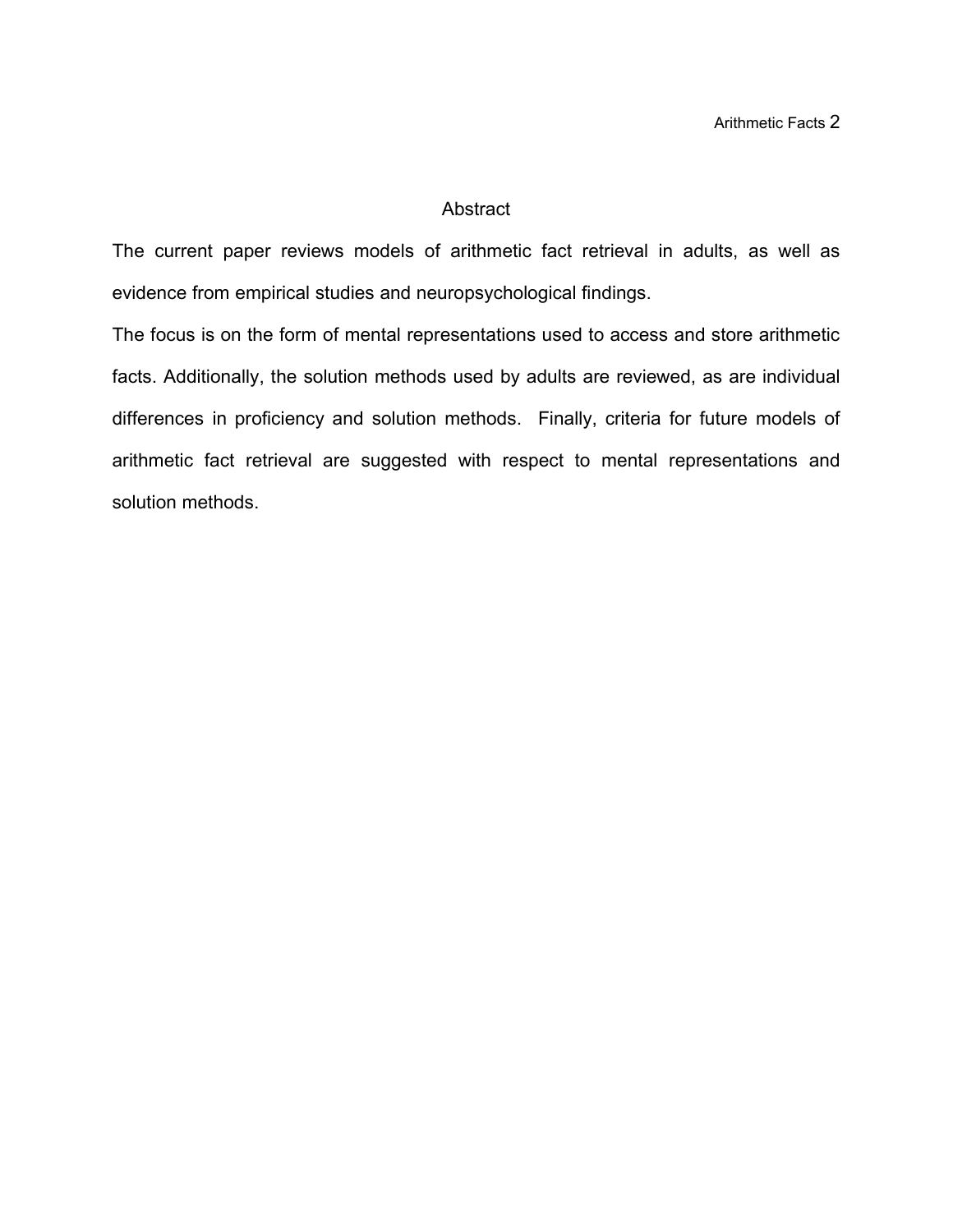Just the facts: On the Representation and Solution

of Basic Arithmetic Facts in the Adult Mind/Brain

Work in the area of numerical cognition is concerned with questions including: *How is arithmetic information represented in the mind?* (i.e., what are the symbols), *How do people solve arithmetic tasks?* (i.e., how are the symbols processed), *What are the factors affecting problem solution?*(e.g., culture, skill level, anxiety, problem format), and *What memory structures are involved?* (e.g., working memory, long-term memory). The purpose of the current paper is to review models of arithmetic fact solution in adults, primarily with a concern for the form of mental representations of facts but also for the solution methods used. The issue of representation is central and controversial within cognitive science more generally, as well as within the area of numerical cognition. The focus in the current paper is on basic arithmetic facts, the single-digit facts for addition and multiplication and the corresponding subtraction and division facts, because they are learned (to some extent) by all members of our society and serve as a basis for more advanced calculations.

The most robust finding in the study of arithmetic fact solution is the problemsize effect, the finding that calculation times and errors increase with the product of the operands (Ashcraft, 1992). Thus, larger problems (generally defined as problems where the product of the operands is greater than 25, e.g.,  $8 + 7$ ) take longer to solve than smaller problems (generally defined as problems where the product of the operands is less than or equal to 25, e.g., 4 + 3). The introduction of the problem-size effect is made in the current paper because, as a cognitive phenomena, it can be assumed to arise either due to the representations and/or solutions. The explanation for the problem-size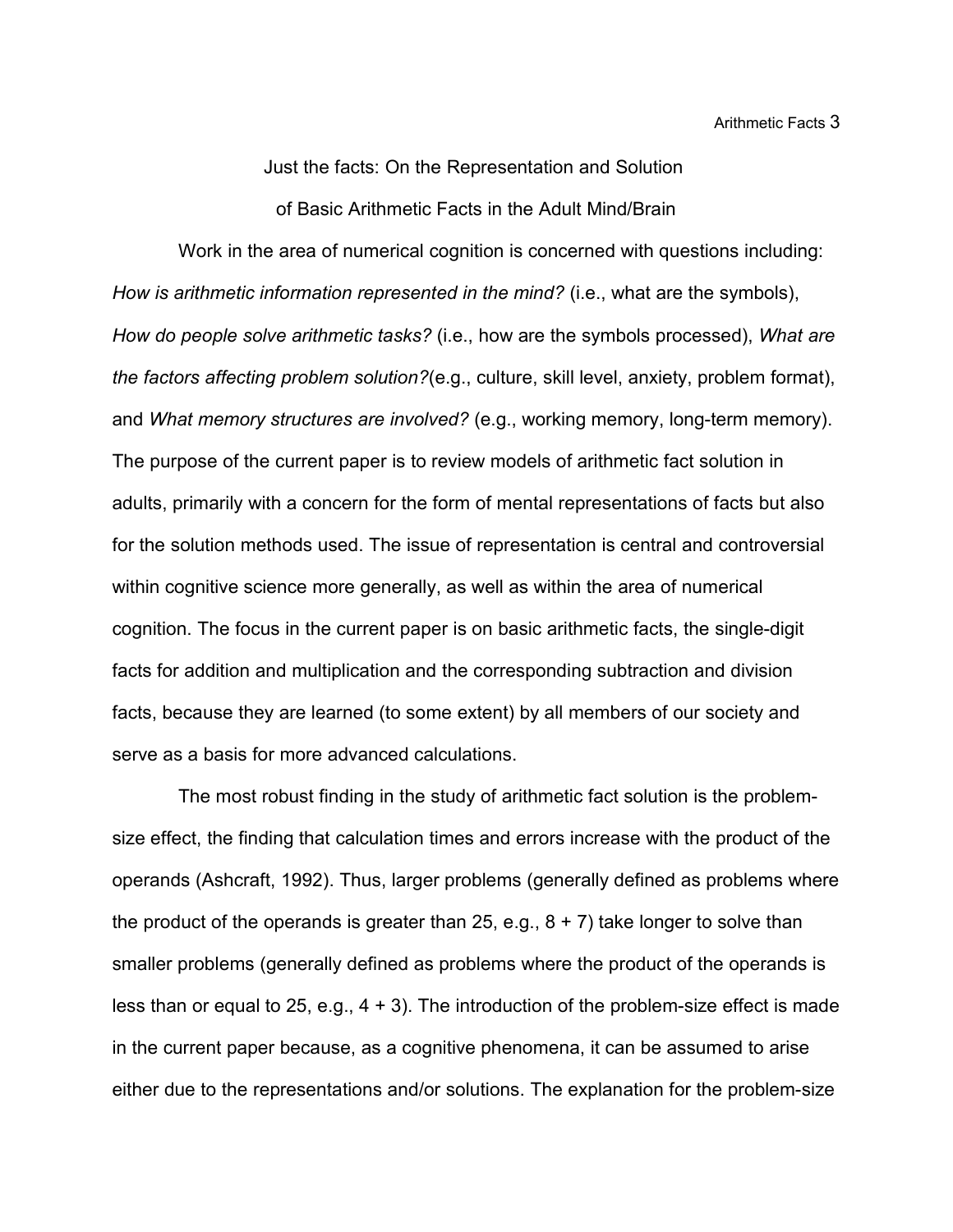effect varies across models.

In the current paper an exploration of the mental representations used in the solution of basic arithmetic facts will be undertaken using evidence in the form of empirical studies, computational modeling, and neuropsychological findings. The framework for the investigation will be current models of numerical cognition. A number of models of numerical cognition have been proposed. The models differ in the representations they posit, the solution methods they assume (such as direct retrieval of a fact from memory or other procedural methods), and the tasks they model. Dehaene's Triple-code model (1992, 1997) is based on neuropsychological evidence, as is the modular model of McCloskey, Caramazza, and Basili (1985). Ashcraft's (1982) Network Retrieval model and Siegler and Shipley 's (1995) Adaptive Strategy Choice model both have a developmental influence, and Campbell's (1995) Network Interference model and Anderson's Brain-state-in-a-box model are based on adult empirical evidence. Most of the models have been implemented computationally.

Dehaene (1992, 1997) outlines the Triple Code Model of numerical cognition. Within the model, numerical information is represented in Arabic numerals, verbal (i.e., phonological), and analogue-magnitude codes. The form of mental representation used depends on the task being performed: simple calculation (i.e., single digit), complex calculation (i.e., multi-digit), quantification, or approximation. The analogue magnitude code is posited to take the form of a compressed number line (following Weber's Law) wherein larger numbers are less discriminable than smaller numbers. The analogue codes correspond to the semantic representation of number. Along with the three

# Models of Numerical Cognition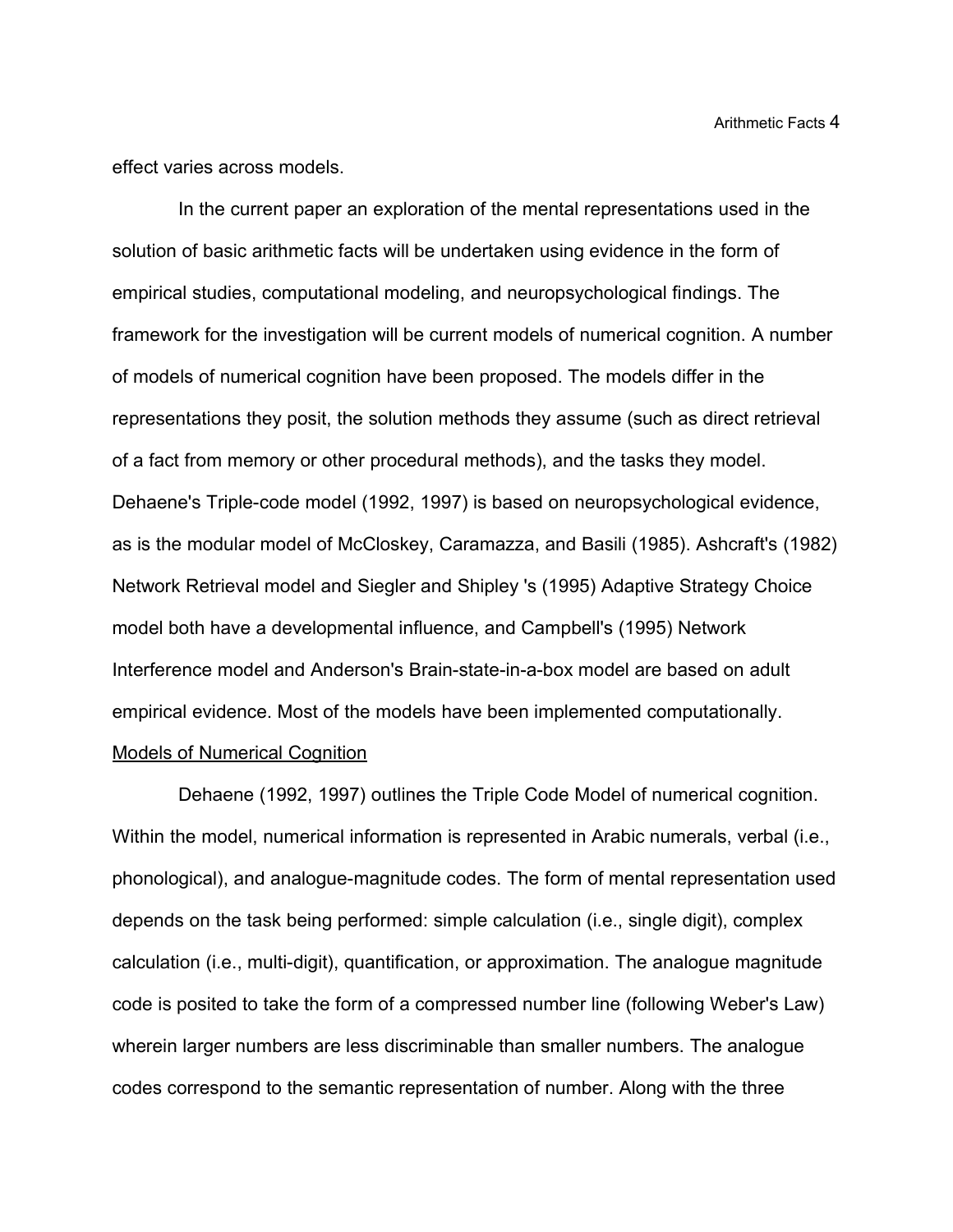proposed code formats, Dehaene also proposes two separate calculation pathways, one for exact arithmetic (which uses Arabic or verbal codes) and one for approximate calculation (which uses analogue-magnitude codes).

Calculation of simple arithmetic facts within the Triple Code Model relies solely on verbal (phonological) representations and makes use of the exact arithmetic pathway. The arithmetic facts are stored as a "learned lexicon of verbal associations" (p.34, Dehaene,1992) that makes use of more general language areas not specialized for arithmetic. Dehaene's model predicts the "concurrent breakdown of language and calculation".

Campbell (1995) outlines a computational simulation of the networkinterference model. The scope of Campbell's model is smaller than that of Dehaene's, in that it only models the retrieval of simple addition and multiplication facts. Within the network interference model, numerical information is represented in both magnitude codes and physical codes (visual and verbal). The magnitude code is compressed using the same scaling method as proposed in Dehaene's model, such that larger magnitudes are less discriminable than smaller magnitudes. Visual codes again correspond to Arabic numerals. Thus, the actual codes used agree with Dehaene's. The difference, however, lies in the combined versus selective use of magnitude and physical codes for the solution of basic arithmetic facts. In Campbell's model the operand pair and operation are represented in physical codes, the approximate size of the answer is represented in a magnitude code. Each fact is stored as a combination of operand pairs, operation sign, and answer (e.g.,  $3\ 5 + 8$ ). Arithmetic facts are stored in an interactive network wherein similarity of physical and magnitude codes leads to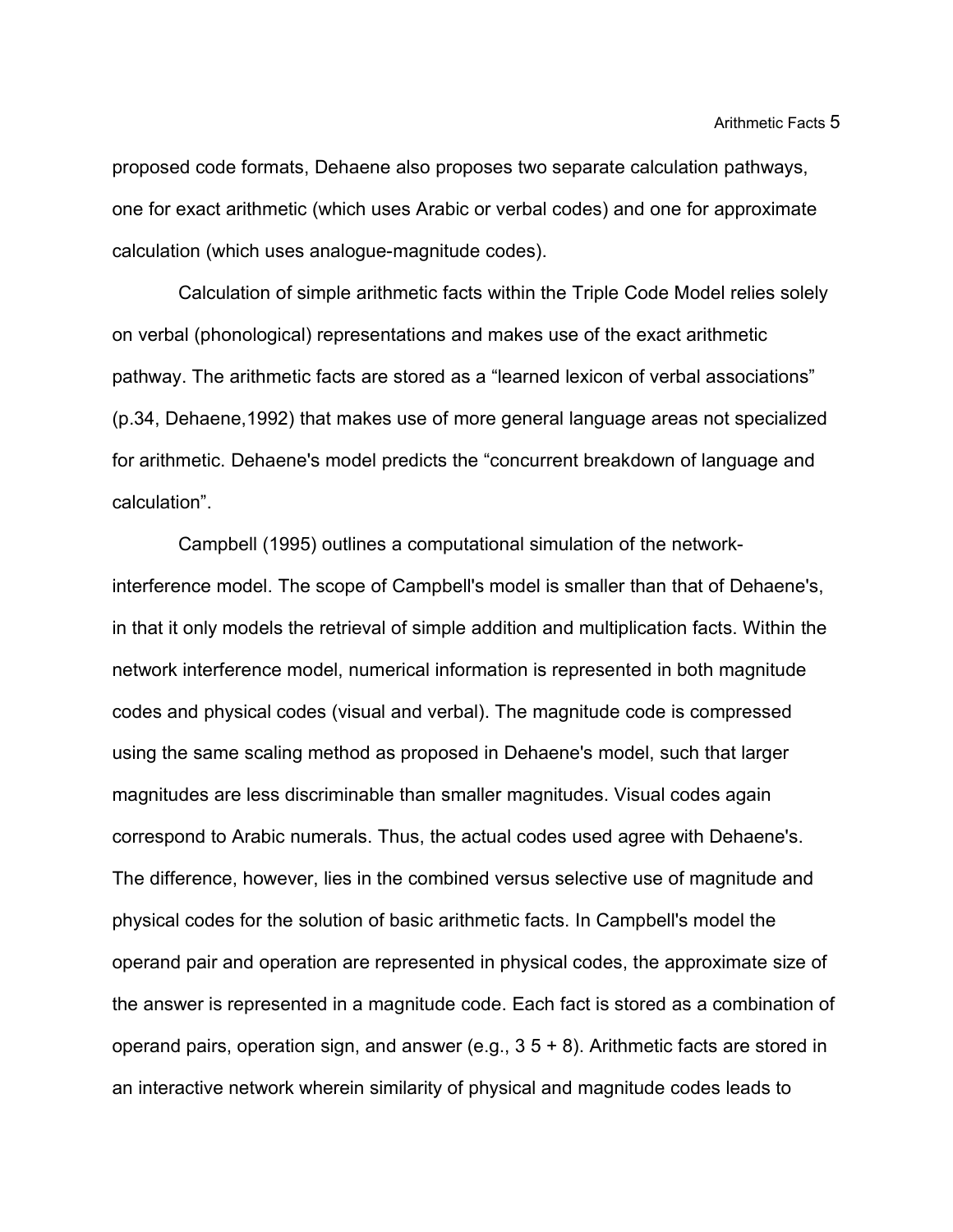parallel activation of associated facts.

Within the Network Interference model, retrieval consists of a number of processing cycles during which facts receive excitatory input based on their similarity to the fact in question and inhibitory input based on the activation of other facts. Once a fact exceeds a threshold, its answer is given. As the magnitudes of larger problems are less discriminable, they activate more facts and thus result in more inhibition producing the problem-size effect. One of the largest criticisms leveled against the network interference model is that it is unfalsifiable.

Ashcraft (1997) outlines a computer simulation of the Network Retrieval model. The scope of Ashcraft's model is larger than that of Campbell's in that it models both production and verification of basic addition and multiplication facts over the course of arithmetic development to adulthood. Within the network retrieval model, facts are stored in an interconnected network. The network can be viewed as an arithmetic table with operands as row and column labels with the answer at the intersecting cell. Ashcraft's model also has dual-route calculation pathways, one for retrieval of facts and another for procedure use. The two pathways are activated in parallel and compete in horse race fashion.

In the Network Retrieval model, retrieval consists of spreading activation from the operands to the answer and is always faster than procedure use. The strength of activation for a given fact is a function of experience with the fact based on evidence of exposure through textbooks and other medium for the appropriate level of development. Given this definition, larger problems have lower activation rates based on less frequent exposure, leading to the problem-size effect in retrieval trials.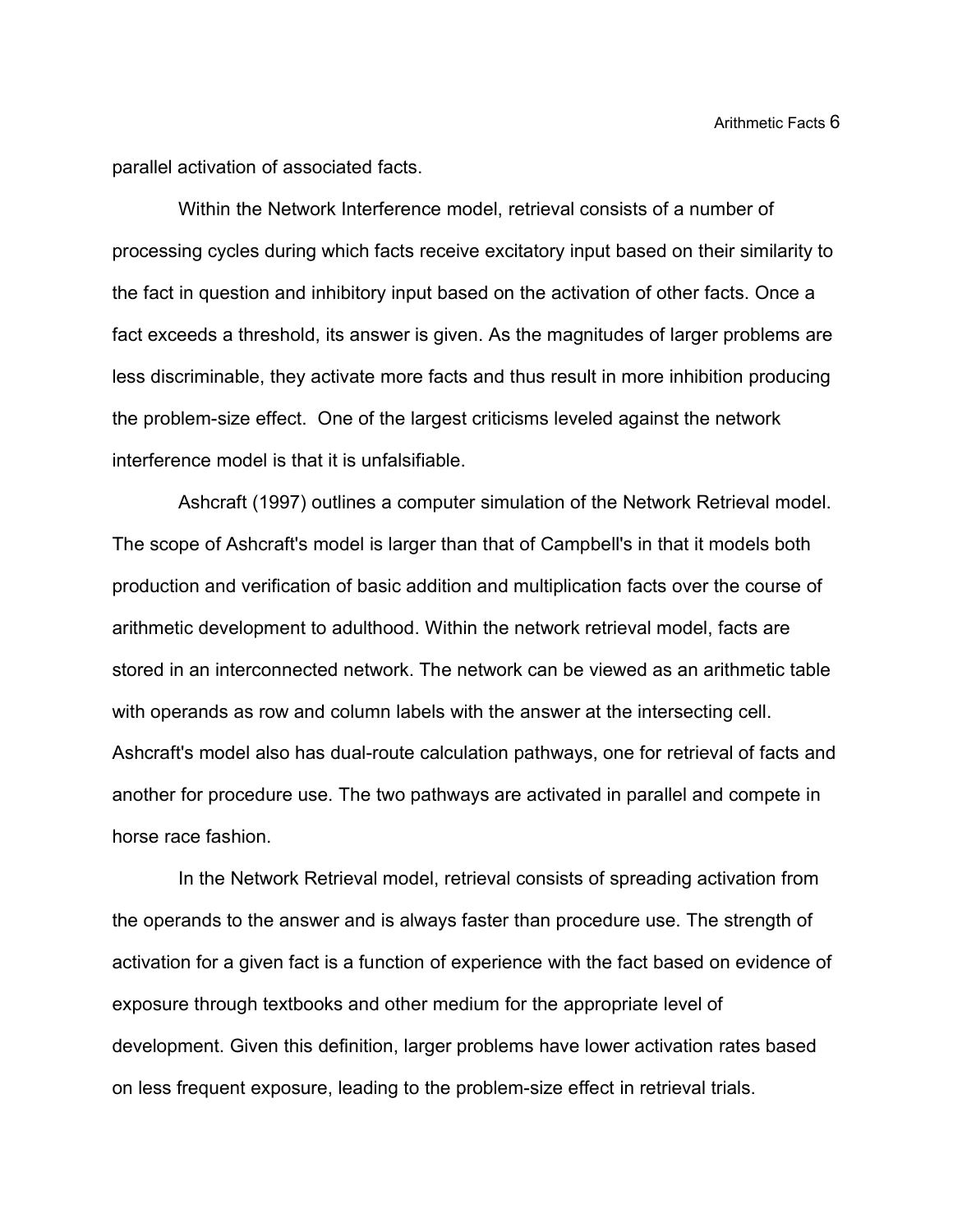Procedure use only "wins the horse race" when no answer exceeds the threshold during retrieval. The only procedure built into the simulation was counting, but the use of other procedures was slated for future versions. The problem-size effect in procedure trials is a result of longer counting times for larger problems. Ashcraft, however, does not see much of a role for procedures in adult's solution of basic facts. Indeed, he states that procedure use is not expected to extend much beyond fourth grade. Ashcraft's model does not make specific the format or contents of arithmetic fact representations. Ashcraft does state, however, that he believes "the domain of arithmetic is, in principle, similar to other long-term memory knowledge, both in it's representational format and in the processes used to access this knowledge." (1997, p. 302).

McCloskey, Caramazza, and Basili (1985) outline a modular model of cognitive arithmetic. The scope of the modular model encompasses calculation of basic facts, as well as multi-digit calculations, and the encoding and transcoding between multiple forms of numerical representation. Although the modular model posits roles for multiple representational forms including Arabic and verbal codes, "number-semantic representations constitute the principal numerical "language of thought," and other internal representations serve principally to interface the semantic representations with external numerical formats"(p. 357, McCloskey & Macaruso, 1995). Number-semantic representations are magnitude representations akin to those posited by Dehaene and Campbell. McCloskey posits the content to be the quantities and associated power of ten for the numeral (e.g., 5030 as {5}10 EXP 3, {3}10 EXP 1).

Retrieval in the modular model consists of converting the problem to number-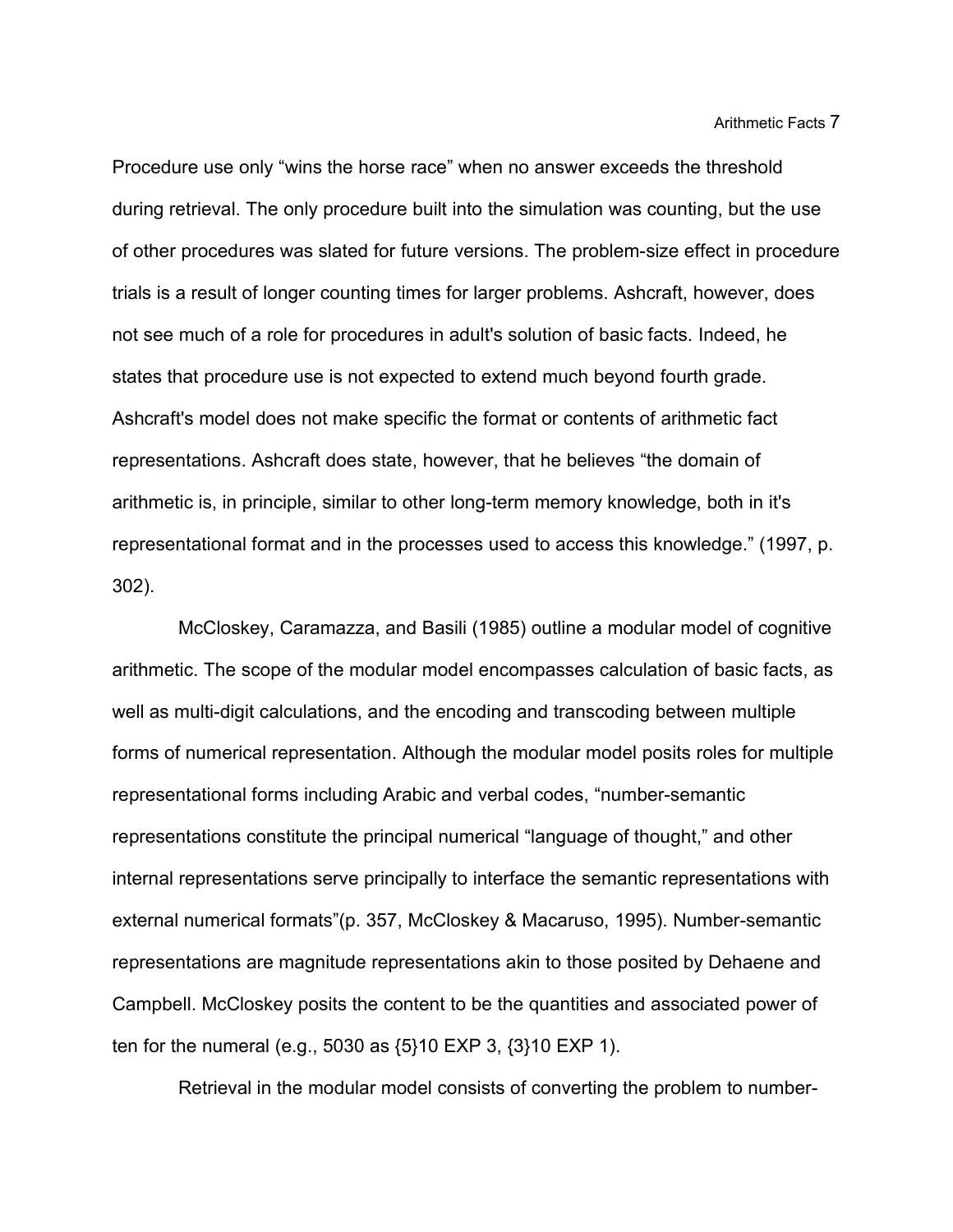semantic representation which activates the stored fact in memory, allowing access to the number-semantic answer representation . The answer can then be converted to an external format for response. McCloskey states that it is unclear whether arithmetic performance uses specific processing areas but expects that at least the use of verbal codes for production and comprehension is expected to make use "general lexical processing mechanisms" (p. 152, 1992).

Seigler and Shipley (1995) outline a computational simulation of the adaptive strategy choice model (ASCM). The scope of ASCM is developmental, looking at the strategy choices children make in simple addition over the course of development from age 4 – 12. The model has also been used, however, by researchers interested in understanding adult performance, as ASCM provides a role for procedure use. ASCM is a further development of the distributions of associations (DOA) model of Siegler and Shrager (1984). In both the ASCM and DOA models, associations are formed between operands and answers based on experience. The associations may be peaked – associated strongly with one answer, or flat – weakly associated with multiple answers. One new feature of ASCM is the strategy database that stores information on all an individuals known strategies including the speed and accuracy (based on data and inference) for each strategy overall, for problems sharing a specific feature (e.g., 2's facts), and for specific problems (e.g.,  $2 + 3$ ), along with an index of the strategy's novelty.

In ASCM, when a fact is presented for solution the data is used to predict how well each strategy will be at solving it. The choice of strategy to implement is made based on the predicted strength of each strategy relative to all other strategies. If the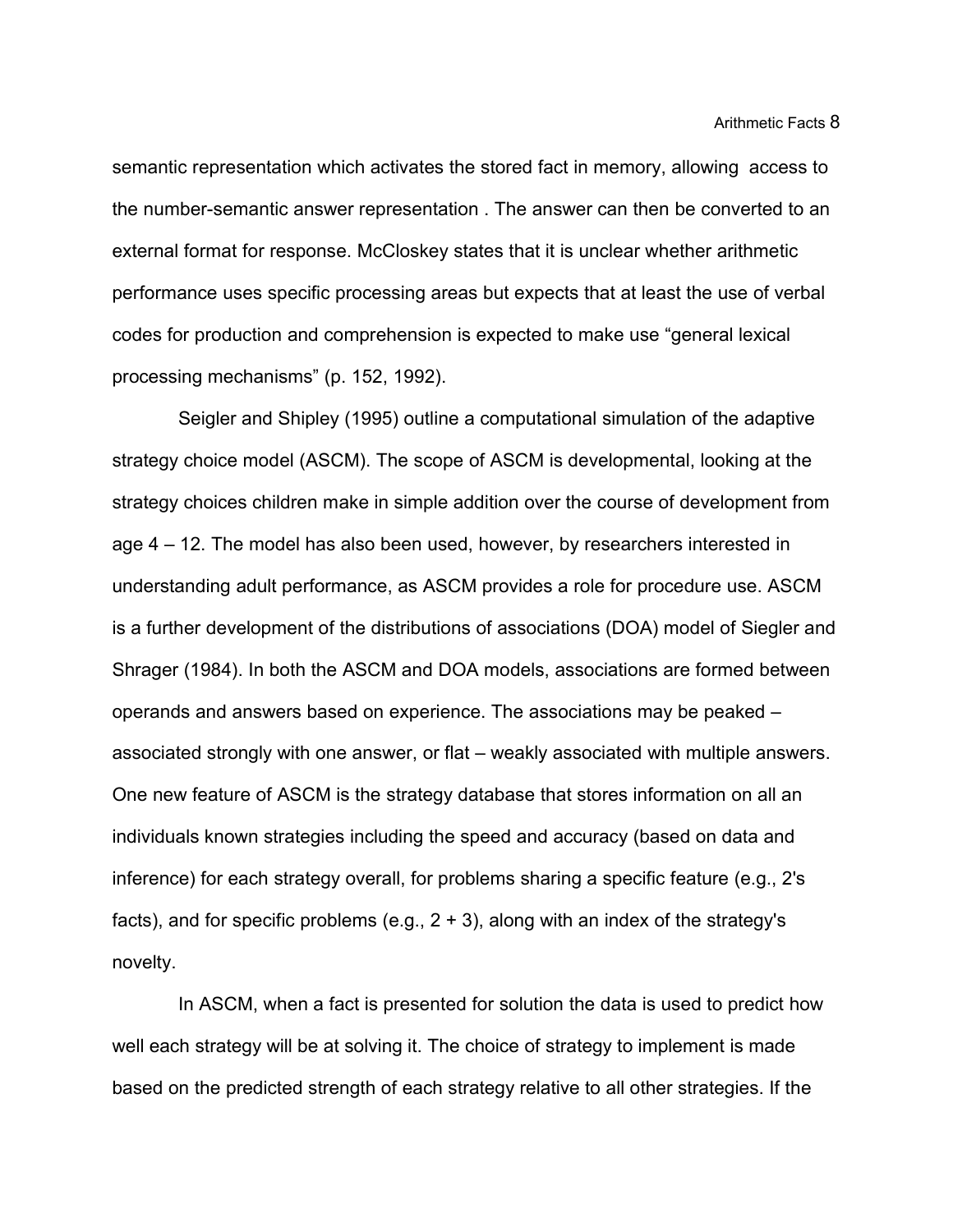strategy chosen is a procedure it is implemented and completed and the arrived at answer is stated. If the strategy chosen is retrieval a retrieval attempt is made and evaluated based on a confidence criterion (i.e., how confident the individual is that the answer is correct) if the confidence criterion is not met then another retrieval attempt is made, assuming a set search length (i.e., the maximum number of search attempts permitted) has not been reached. Retrieval attempts continue until either the confidence criterion is met – and the answer is stated, or the search limit has been reached – at which time another strategy is chosen and completed. The problem-size effect arises in the ASCM model from two sources: weaker associations for larger problems and more lengthy procedures for larger problems. The form of the representations in ASCM is not explicit. It does, however, provide for non-retrieval strategy choices lacking in most other models of numerical cognition.

Anderson (1998) outlines a neural network model that makes use of the more general Brain-state-in-a-box model (BSB) of Anderson, Silverstein, Ritz, and Jones (1977). The BSB model is an auto-associative network (i.e., all nodes are connected to all other nodes, as in a Hopfield network), which gives the network a completion property such that it can regenerate missing parts of a pattern. The BSB model is psychologically based and is versatile; it has been used to model a variety of tasks. The focus in BSB models is on representations versus complex learning algorithms. The scope of the Anderson model was primarily multiplication fact retrieval, although number comparison, verification, and priming tasks were also completed by the model, demonstrating its versatility. Anderson (1998) posits a hybrid representation of number with an arbitrary symbolic component (i.e., number name) and an analog sensory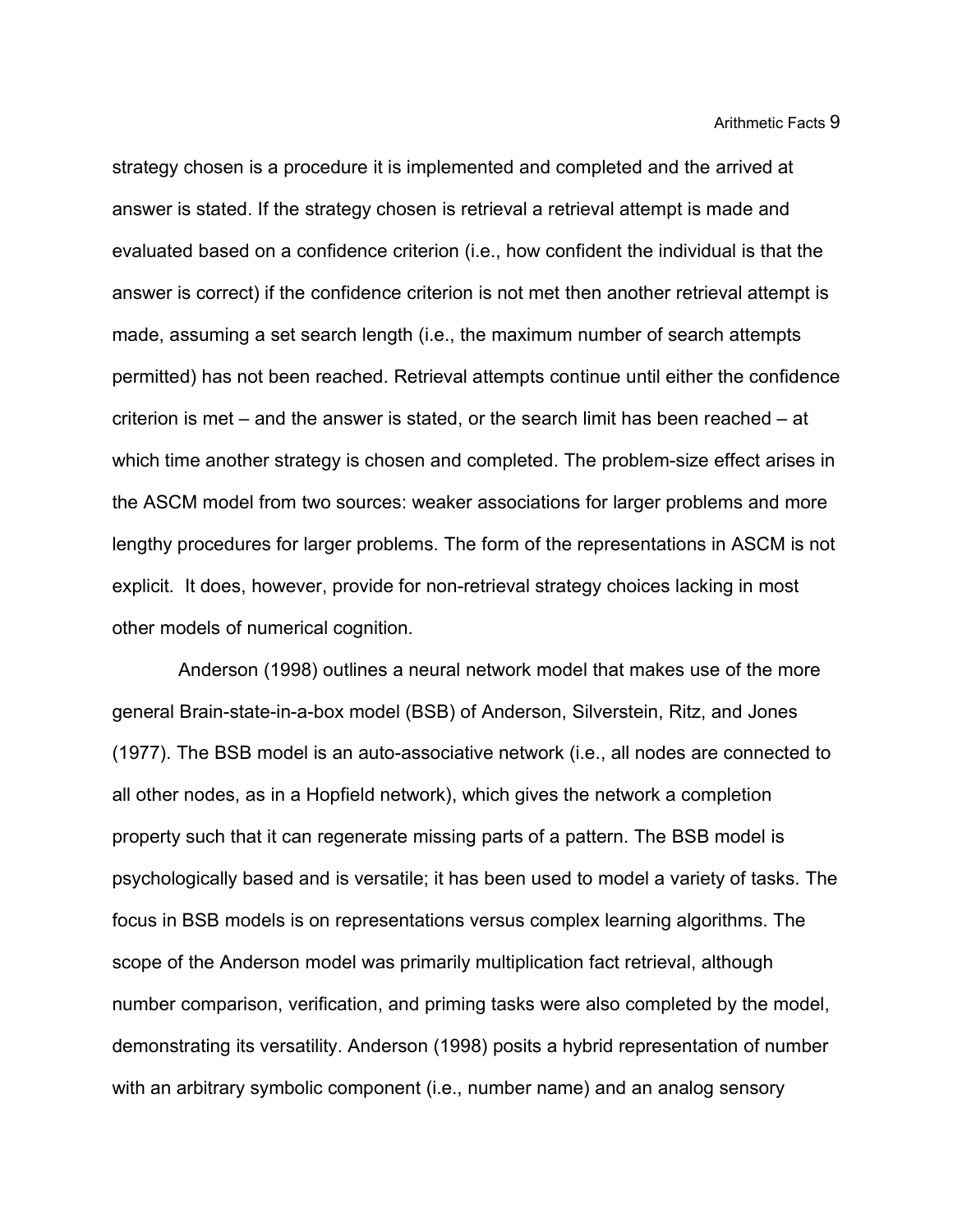component. The analog sensory component corresponds to a mental representation of magnitude akin to that seen in both the Dehaene and Campbell models. The hybrid representation allows movement between the magnitude and abstract components with the abstract component connecting up to other cognitive domains. Facts are represented as a concatenation of the three number representations - operands and answer.

The network was trained on facts (e.g.,  $2 \times 4 = 8$ ) and then given a fact to solve (e.g., 2 x 4 =).The network then generated the answer via its completion property. The problem-size effect arises from the magnitude component with answers to larger problems being less discriminable than answers to smaller problems. Errors in the network were similar to human errors in that they were close to the correct answer and associated, and in that non-product answers were rare. Anderson's findings led him to posit a human multiplication algorithm: the answer to a multiplication product is a product (i.e., familiar) and about the right size. Thus, he concluded that arithmetic fact retrieval is a process that combines memory with estimation.

### Representations

So, given the models outlined in the previous section what can we conclude about the form of mental representations of arithmetic facts? First, are mental representations of arithmetic facts necessarily phonological? This question is one of the most controversial questions regarding representation of arithmetic facts. Dehaene posits that arithmetic facts are stored and accessed solely using phonological representations regardless of the external format the problem is presented in. Thus, a problem presented in Arabic format must first be translated to a phonological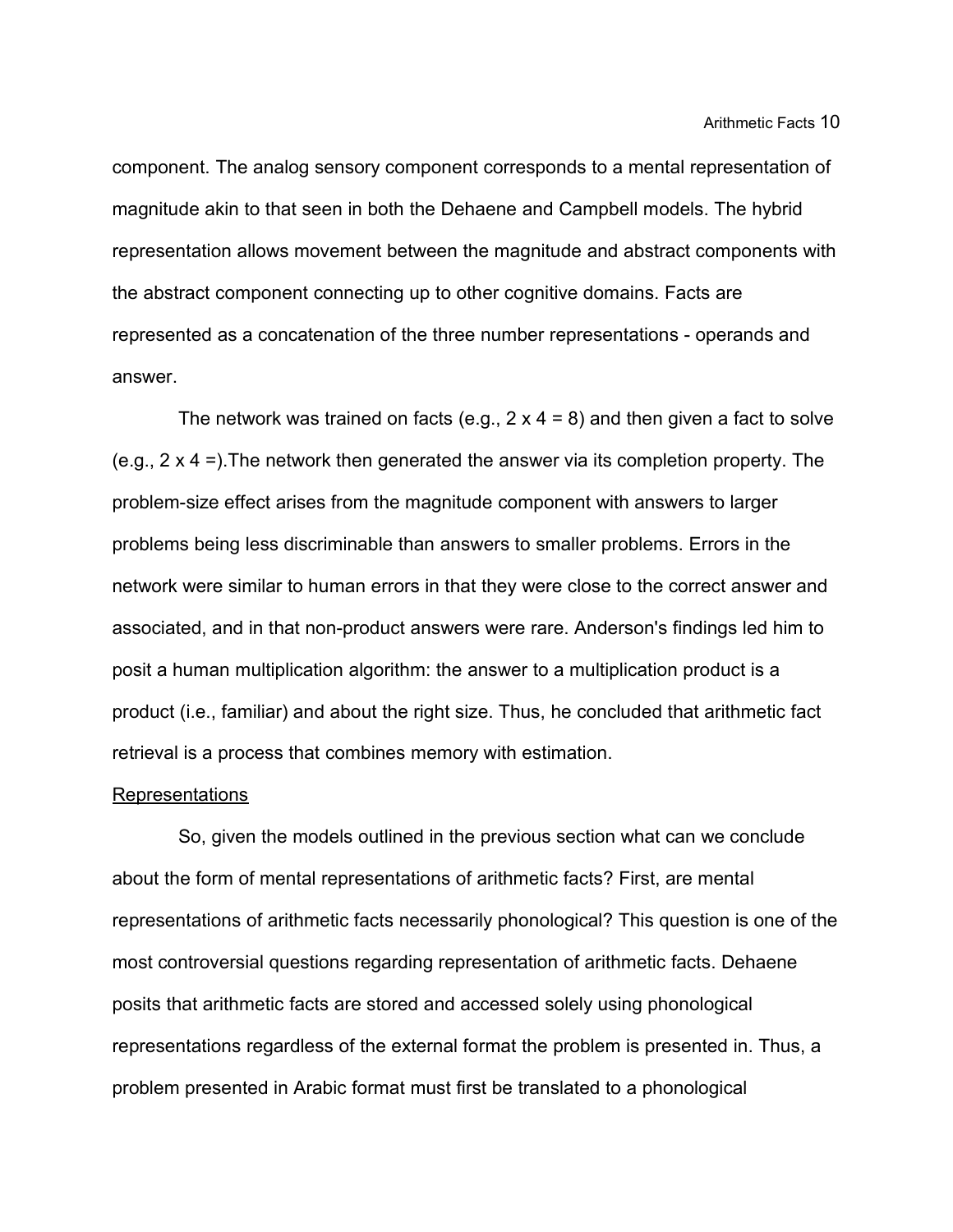representation, which is then used to access the stored fact. The stored fact, also a phonological representation, can then be transformed to the appropriate external response code.

The position that arithmetic facts are represented phonologically is based on evidence including the finding that bilinguals solve arithmetic facts faster in the language they were acquired in and that multiplication impairment is often associated with language disorders (Butterworth, 1999; Dehaene, 1997; Whalen, McCloskey, Lindemann & Bouton, 2002). The evidence, however, is not entirely convincing in that differences in bilingual solution times may reflect comprehension and production differences across the two languages. Moreover, intact calculation is found in cases of severe aphasia and impaired calculation is found in cases with intact language abilities (Butterworth, 1999; Whalen, McCloskey, Lindemann & Bouton, 2002).

Whalen et al. (2002) further evaluated the position that facts are accessed and retrieved using phonological representations. Patients KSR and JM, who suffered cerebro-vascular accidents that left their ability to comprehend and produce spoken language severely impaired, performed experimental tasks designed to test the hypotheses. Both KSR and JM were able to produce and comprehend Arabic numerals and perform calculations on them. They were both severely impaired in producing and comprehending spoken numerals. To test whether facts are accessed using a phonological representation, simple arithmetic facts in Arabic numerals were presented (e.g.,  $2 + 6 =$ ). The task was to say the problem aloud and then write the answer. KSR and JM were both impaired in their ability to correctly state the problem (12 % and 50 % accuracy respectively), however both were successful at writing the correct answer to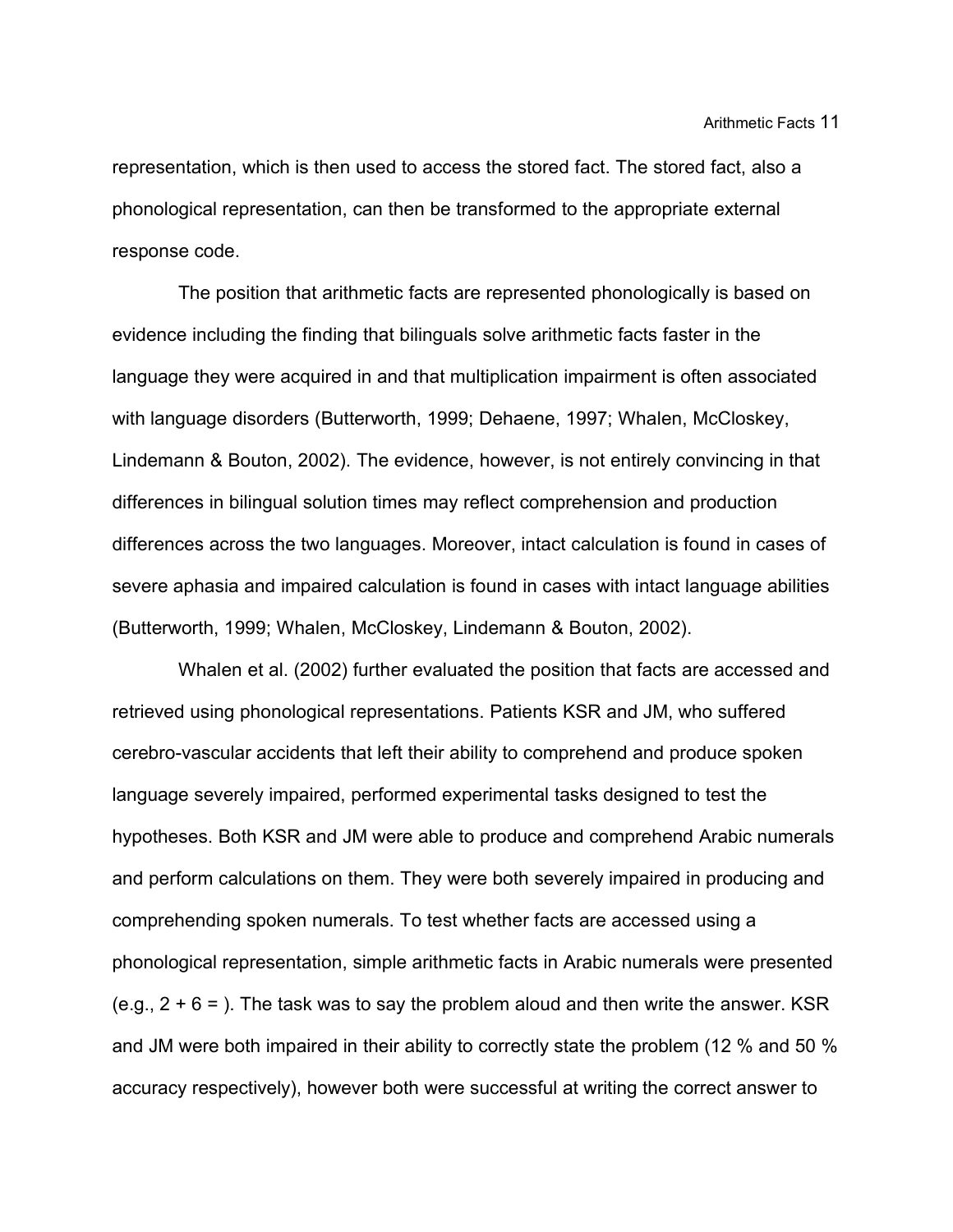the displayed problem (98 % and 91 % accuracy respectively). The results show that arithmetic facts were not accessed using the phonological representation. To test whether facts were retrieved in phonological representations, simple arithmetic facts were again presented in Arabic numerals, but the task now was to say the problem aloud, say the answer aloud, and finally to write the answer. The spoken and written answers were compared. KSR and JM were both impaired in their ability to correctly state the answer (35 % and 73 % accuracy respectively), however both were successful at writing the correct answer to the displayed problem (99 % for KSR, JM's value not given). The results show that arithmetic facts were not retrieved in phonological representations. Whalen et al. concluded that "arithmetic facts are neither stored nor retrieved exclusively in phonological form" (p. 516). If we conclude that arithmetic facts need not be represented phonologically other controversies remain.

Are arithmetic facts accessed and stored in a single representational code – whatever form it might be – or in multiple codes? This question constitutes another major controversy. Taking up the single code position are both McCloskey and Dehaene. McCloskey posits that the code is an abstract number-semantic code, in contrast to Dehaene's position of a phonological code. The single-code position requires that, regardless of the external format presented, the problem is transcoded into the internal representational code that is used to access and store facts. Taking up the multiple code position are both Campbell and Anderson. Campbell posits interacting verbal, visual (Arabic), and magnitude representations. Anderson's position seems less explicit than Campbell's. As movement occurs between the two components of his hybrid representation (symbolic and sensory), I have chosen to place it in the multiple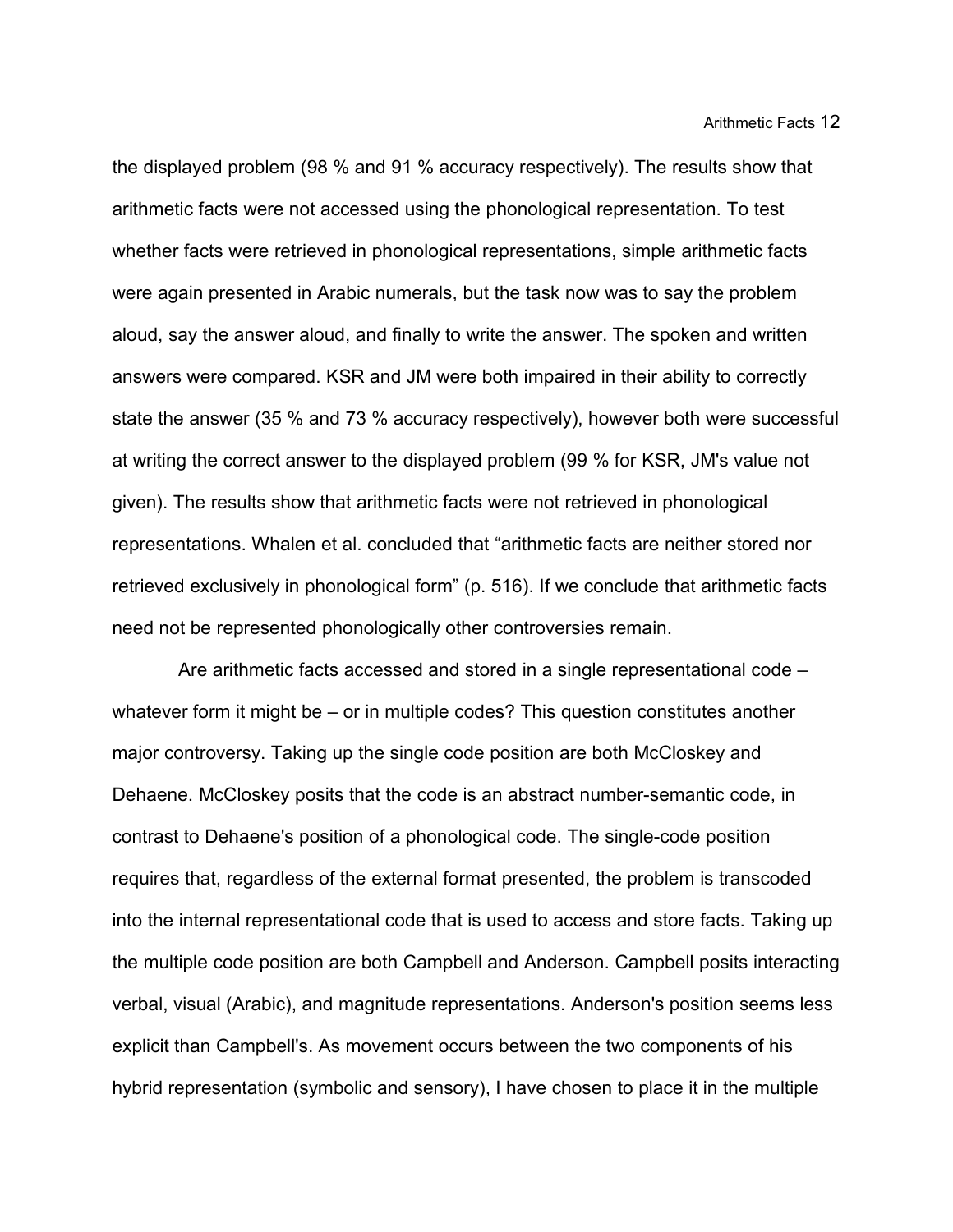code camp. The multiple code position "implies representational redundancy" (p. 293, Whetstone, 1998). Facts may be stored and accessed using different non-matching codes but solution times will be faster when the codes match (Whetstone, 1998).

Whetstone (1998) investigated the single versus multiple code positions, looking at transfer of training. The single code models predict complete transfer of training across Arabic, written, and spoken word formats. That is, with the exception of differences in encoding times across format types, response times and error rates should be the same regardless of whether the training format matches the testing format. The multiple code models predict partial transfer of training across formats. That is, response times, and possibly errors, should be greater when the training format does not match the testing format. Patient MC suffered selectively impaired multiplication fact retrieval following removal of a brain tumor. Three subsets of multiplication facts were created and MC relearned one subset of multiplication facts in each of the three different formats (Arabic numerals, written, and spoken words) to a level of 97 % accuracy. Each fact was learned in only one format. Testing of each fact was then done in each of the three different formats. Accuracy in testing was 97 % for both cases when training and testing conditions matched and did not match. The findings were consistent with the single code models and not inconsistent with multiple code models. Response times did show an effect of whether training and testing formats matched. Response times were indeed longer when the testing and training formats did not match. Thus, the response time data showed evidence for the multiple code models; "simple multiplication can be affected by the format in which problems are trained and tested" (p. 306, Whetstone, 1998).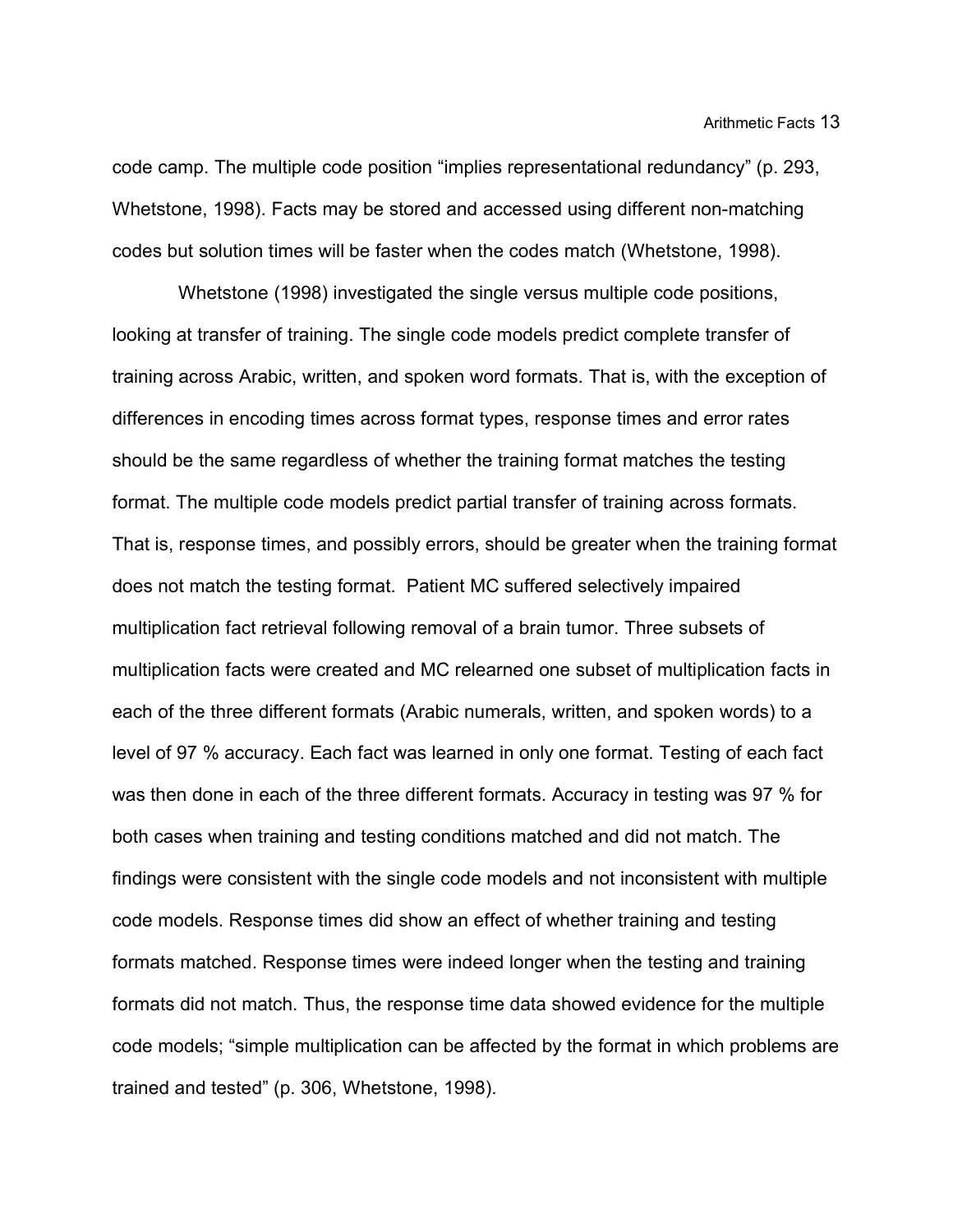If arithmetic facts are accessed and stored in multiple representational codes, then specifically which codes are they represented in? Campbell's (1995) model posits a role for magnitude codes along with physical codes (visual and verbal), and Anderson posits magnitude codes and an arbitrary symbolic component, which corresponds to number name but could be an Arabic numeral, verbal, or written word code. Which codes are internal representations fundamental to access and storage of facts and which are simply used as external codes? Empirical work is needed to determine the correct number and forms of internal representations of arithmetic facts. In Anderson's model, the magnitude component is responsible for the production of all major effects. Campbell, McCloskey, and Dehaene all posit a role for magnitude, though Dehaene does not view it as being used for fact retrieval, and all agree on how it should be represented. The representation of magnitude, as it occurs in all presented models, is biologically plausible (Anderson, 1998). Magnitude representations are activated when necessary for a task and even when not obviously so (McCloskey & Macaruso, 1995). Moreover, magnitude representations contain the semantic information about numbers and number facts and thus seem central to numerical cognition.

Both Butterworth (1999) and Dehaene (1997) posit an innate ability to make use of magnitude information that surfaces in newborn children and even in other animal species. This ability to discriminate between small numbers of objects (up to about four) is posited to provide the basis for more abstract representations of number and number facts. According to this evidence it seems reasonable that magnitude representations are central to our numerical abilities. Polk et al. (2001) provide evidence from a brain-damaged individual that the innate abilities proposed by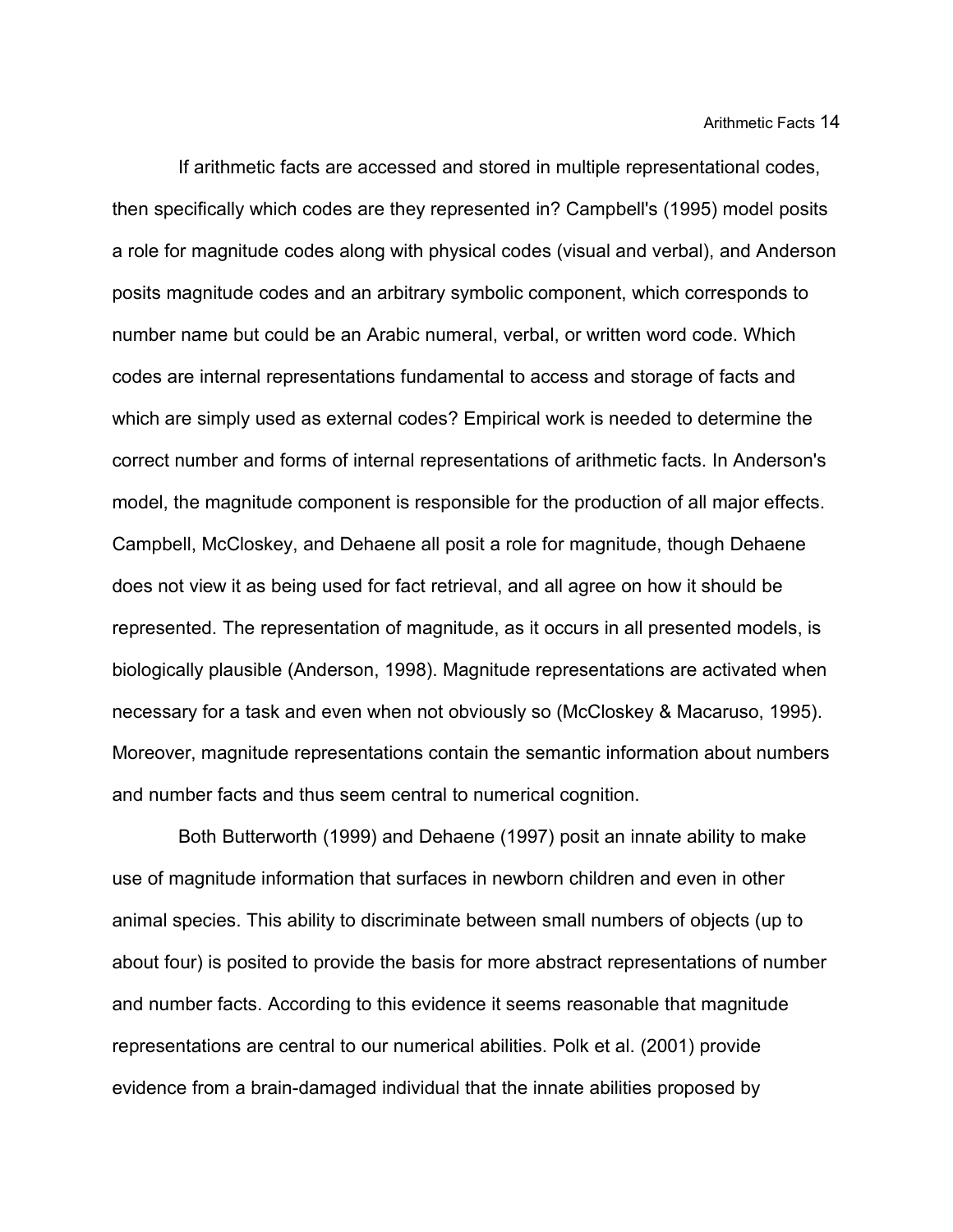Butterworth and Dehaene are only one component of magnitude information and propose a dissociation between magnitude information and symbolic knowledge. As well, studies like that of Whetstone (1998) and studies with normal populations are outlining what additional representations are necessary. Both computational modeling and further experimentation should illuminate the representations used in fact storage and retrieval.

Another issue involves the organization of fact representations in memory. Are operations interconnected? Errors to facts are often made that are correct for other operations (e.g.,  $4 + 2 = 8$ ) suggesting that they may be (Campbell, 1995). Neuropsychological evidence from brain-damage patients provides evidence for the opposite position, as single operations may be selectively impaired (Whetstone, 1998). Mauro and LeFevre (2003) argue that division facts are mediated by multiplication facts for some individuals, and similar arguments have been made for subtraction. This may also reflect the lack of representations for division and subtraction facts.

#### Solution methods

Do adults retrieve the answers to all simple facts from memory? Many of the models outlined either make this assumption, or restrict the model to only this method of solution. Ashcraft's (1997) model does has a poorly defined non-retrieval route that allows the answer to be counted, but this route is not implicated in adults' solutions. Siegler and Shipley's (1995) model has a large role for procedural solutions, again primarily in children. The ASCM model has been adapted as a model of adult solution by researchers who posit that adults use procedural strategies, in concert with retrieval, yet lack an agreeable model of adult performance.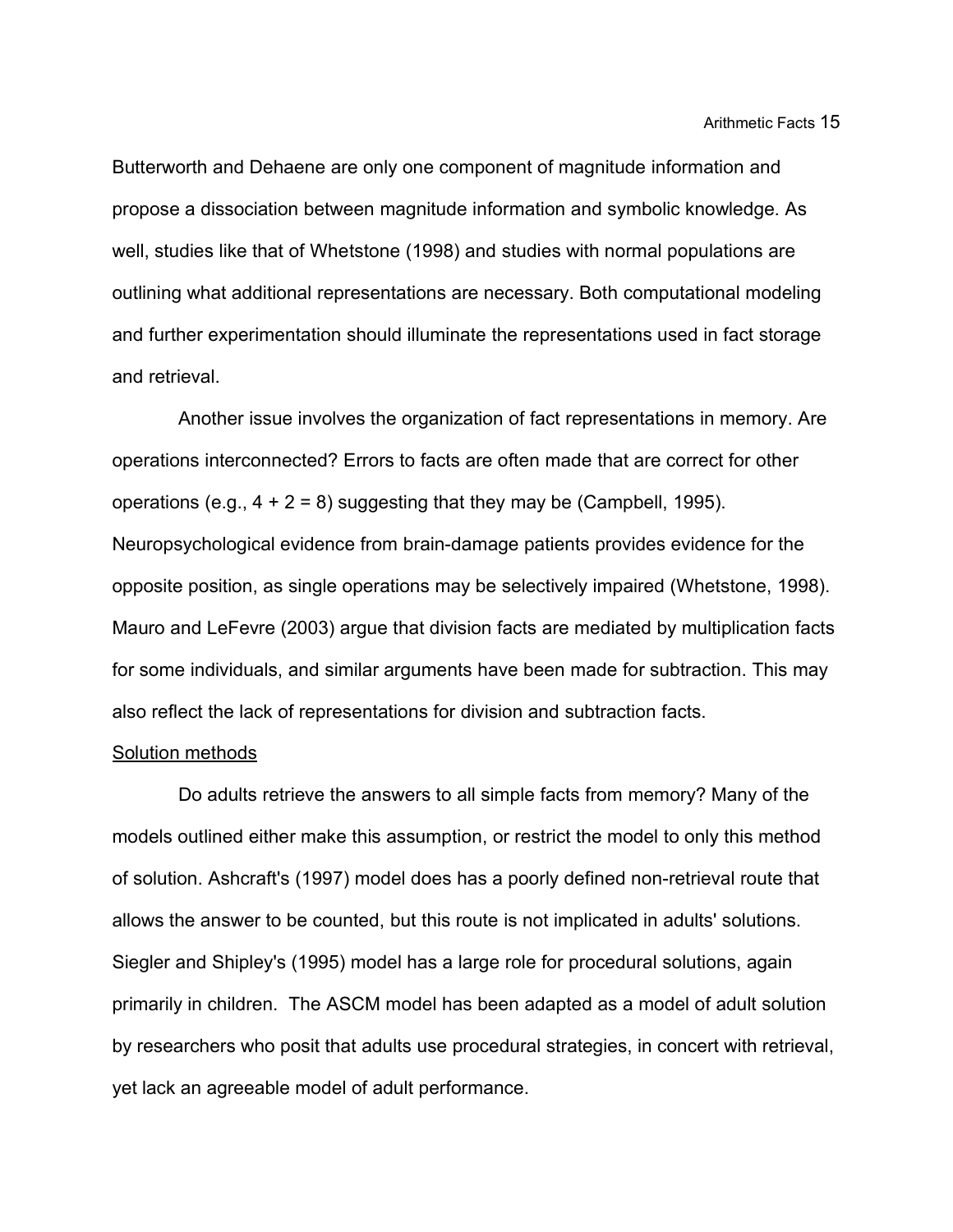Adults have been found to use a variety of methods in the solution of basic arithmetic facts (Campbell & Timm, 2000; Campbell & Xue, 2001; Geary, Frensch, & Wiley, 1993; Geary & Wiley, 1991; Hecht, 1999; LeFevre, Sadesky, & Bisanz, 1996; LeFevre, Bisanz, et al., 1996). Self-reports of solution methods have provided the bulk of evidence for use of procedural strategies, however, objective sources of converging evidence support the position (Penner-Wilger, 2003; Penner-Wilger, Leth-Steensen, & LeFevre, 2002). Adults report use of a variety of procedures including: counting based procedures (e.g.,  $3 + 4 = 3, 4, 5, 6, 7$ ), use of derived facts, where another known fact is used to aid solution (e.g.,  $3 + 4 = [3 + 3 = 6] + 1 = 7$ ), and repeated addition (e.g.,  $3 \times 4$  $= 3 + 3 + 3 + 3 = 12$ . Procedure use increases with problem size. Campbell and Xue (2001) found that procedure use rose from 12 % for small addition problems to 36 % for large problems, and these findings are consistent with others in the literature. Researchers have found it useful to classify individual participants into three distinct groups: frequent procedure users, occasional procedure users, and retrievers (LeFevre et al., 2003; Penner-Wilger, 2003). Separate patterns of performance can be seen across groups in terms of the problem-size effect and other phenomena. Neuropsychological research has determined a double-dissociation between retrieval of facts and use of procedural strategies based on studies of brain-damaged patients (Butterworth,1999; Dehaene, 1997). The incorrect assumption that adults retrieve the solution to all basic arithmetic facts is problematic for the Campbell (1995), McCloskey et al. (1985), and Anderson (1998) models, and the restricted variety and use of procedures is problematic for Ashcraft's (1997) model. Currently, no sufficient model of adults' solution of arithmetic facts exists. A sufficient model would need to both include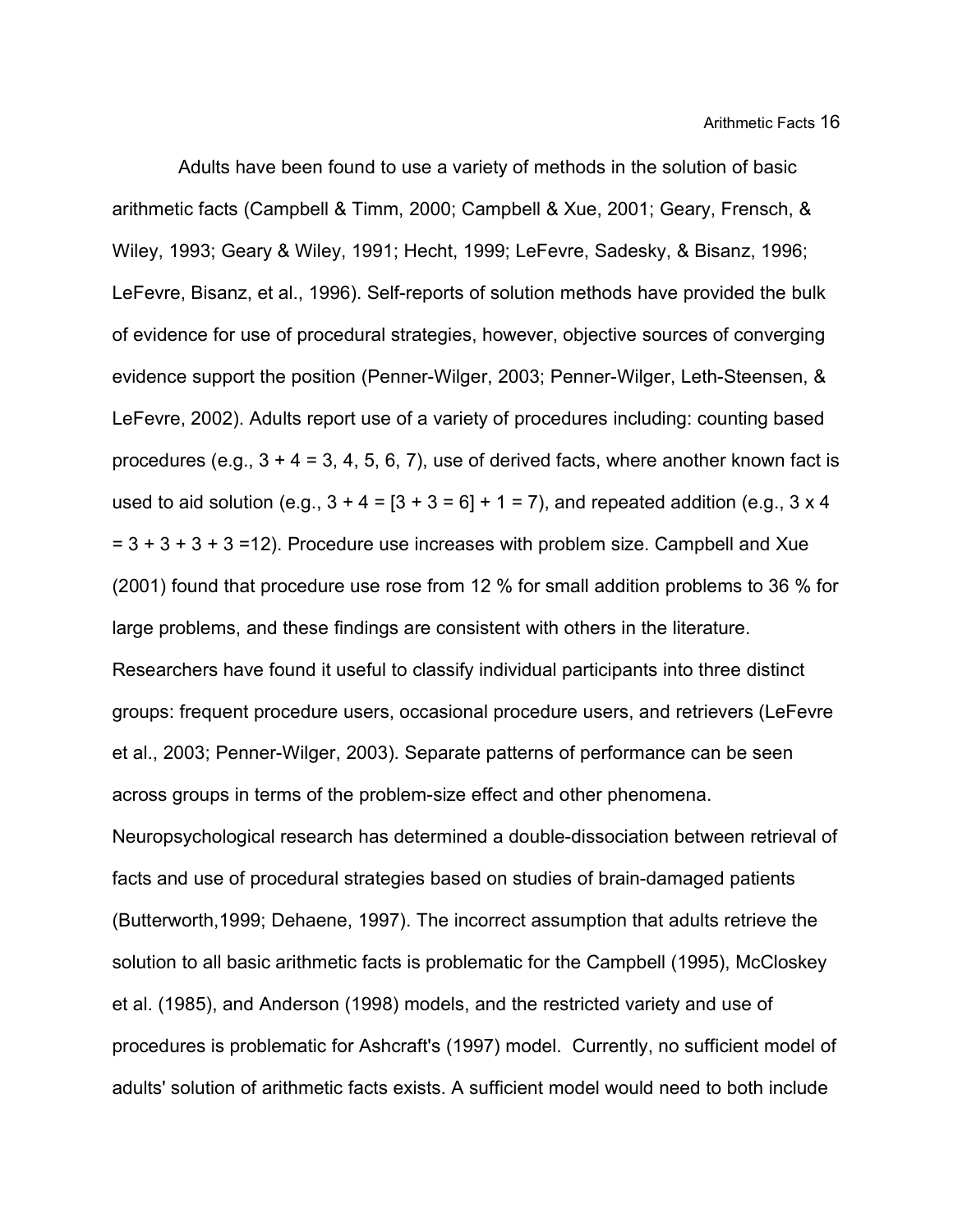explicit representational codes supported by empirical evidence and acknowledge and provide mechanisms for the variety and proportion of procedure use found in empirical studies of adult performance.

The problem-size effect results from both representations and solution methods. The magnitude representation plays a role via the decreasing discriminablilty of answers to larger problems. Solution methods also play a role as procedures including counting, repeated addition, and decomposition take longer to implement for large problems then small problems. LeFevre et al. (1996) found that the problem-size effect was reduced but not removed when procedure trials were omitted from the analysis. Penner-Wilger et al. (2003) also found a role for both magnitude representations and procedure use in the explanation of the problem-size effect.

Presentation format (Arabic numerals versus written words) has recently been found to affect the percentage of and choice of procedures used (Campbell & Timm, 2000). Campbell, Parker, and Doetzel (in press) examined the effects of presentation format on the solution of single-digit addition and multiplication facts. Participants were presented facts in either Arabic digits (e.g.,  $3 + 4 =$ ) or written words (three + four =) and gave the response verbally. Participants then stated the solution method used from the following list: Transform, Count, Remember, and Other. Remember corresponds to retrieval and transform corresponds to the use of a derived fact. Campbell et al. found that participants used procedures more often for facts presented in word format than in Arabic digit format (45 % versus 29 % procedure use respectively). Moreover, this difference was due to an increase in counting rather than transformations. This is surprising because generally an increase in procedure use is fueled by an increase in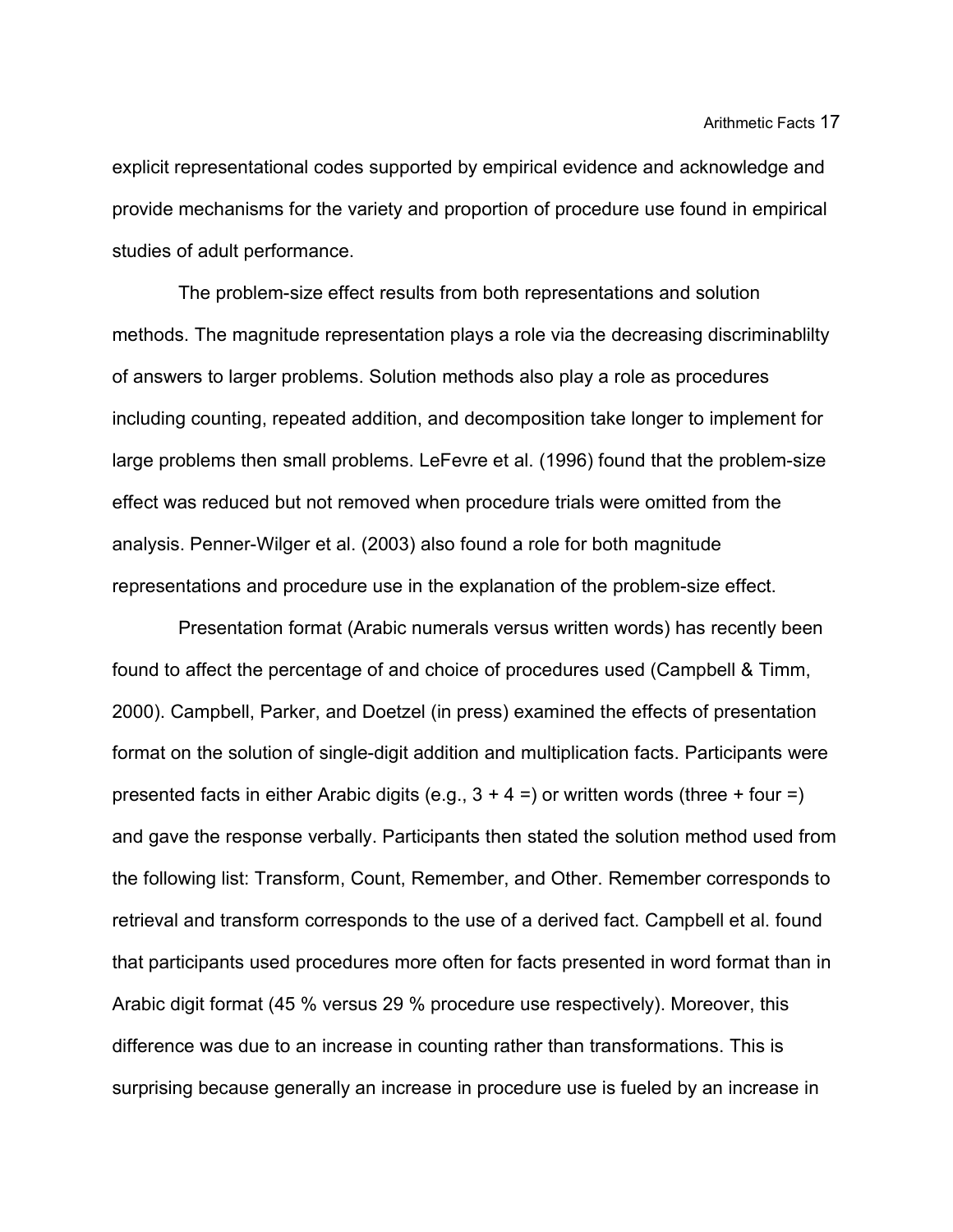transformations (derived facts). Campbell et al. explain this result by positing that the word format interrupts retrieval, both for the presented fact and for derived facts, thus participants are forced to use well known but less efficient counting procedures. The results of this research provide further support for a multiple code model and show that processing is also affected at the level of solution method.

# Individual differences

Numerical cognition is an area "rife with individual differences"(Penner-Wilger, 2002). Large differences in proficiency are found even at the level of basic facts in adults (LeFevre, Sadesky & Bisanz, 1996; LeFevre, Bisanz et al., 1996). Within the described models, individual differences in proficiency are explained primarily in terms of representational strength. Within Ashcraft's Network Retrieval model (1997), representational strength influences whether retrieval is successful or the answer is calculated using a counting procedure. Campbell states that within his network interference model "adjustments, for example, in the efficiency of inhibition or in the relative contribution of physical and magnitude codes to retrieval represent a means for modeling individual differences"(p. 157, Campbell, 1995). Within the ASCM model (Siegler & Shipley, 1995) individual cognitive styles have been modeled based on empirical findings that participants can be divided into good students, not-so-good students, and perfectionists (Siegler, 1988). Good students have strong (peaked) association between facts and answers, they use retrieval and perform quickly and accurately. Not-so-good students have weak (flat) associations between facts and answers, they use a mix of retrieval and other procedures. Not-so-good students set a low confidence criterion, thus they are more likely to state an incorrect answer.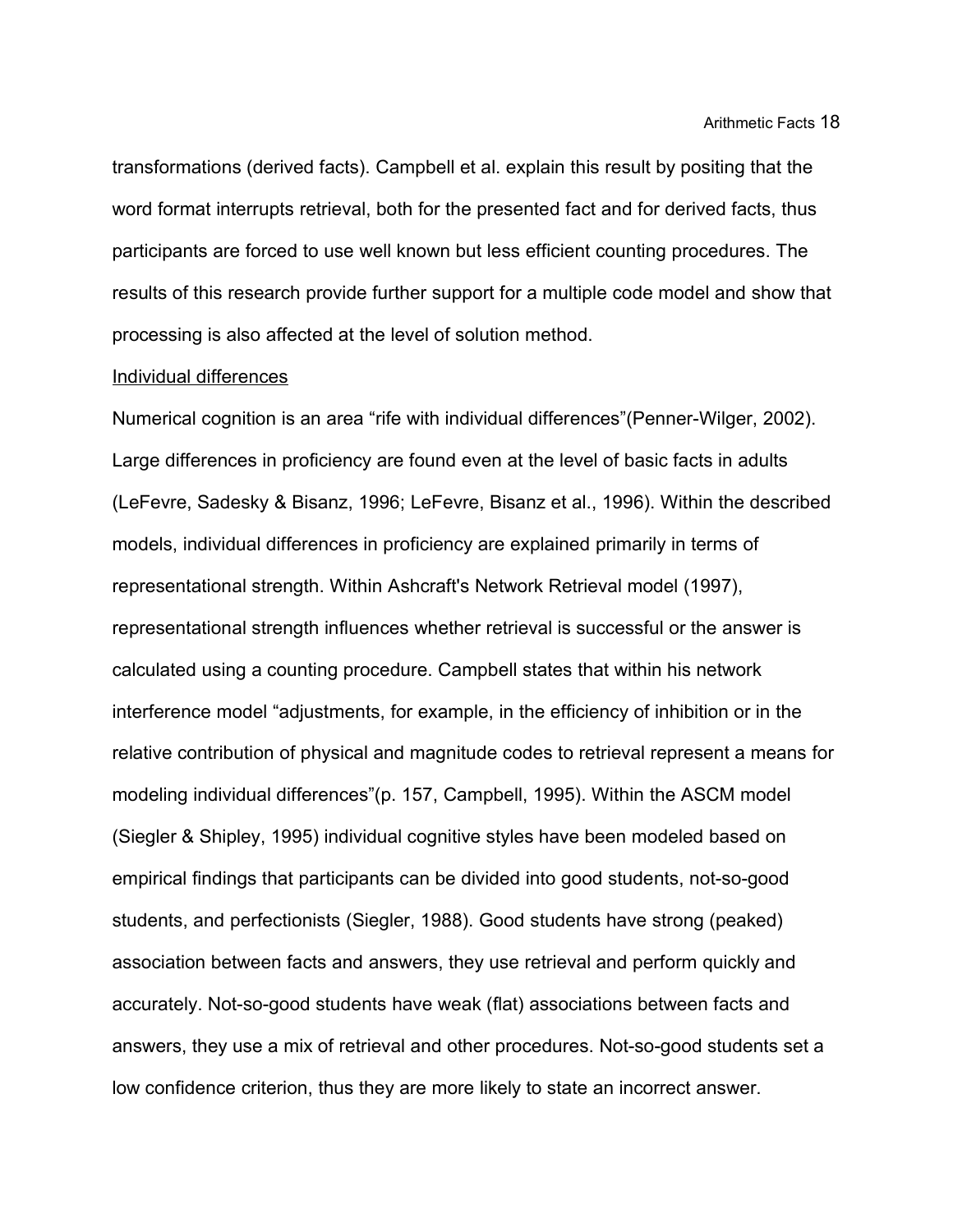Perfectionists have strong (peaked) associations yet use a great deal of procedures. Their performance is fairly fast and very accurate. The difference between good students and perfectionists is the confidence criterion they set; the criterion is higher in perfectionist students leading them to use procedures more often. In the ASCM model these differences are modeled by controlling the distribution of associations between facts and answers and the confidence criterion.

In the described models, individual differences are explored at the level of strength of associations between facts and answers, and differences in solution strategies. It is important to note that though termed individual differences in the literature these are best viewed as group differences. But what about the possibility of differences, not just in the strength of the representations, but in the form of the representations themselves across individuals? Noel and Seron (1993) posit the preferred entry code hypothesis, which states that certain representations may be more suitable to certain tasks (in agreement with the Triple-code model) and, moreover, that individuals may prefer certain representations for idiosyncratic reasons. The possibility of individuals using different representations has not been taken very seriously in the numerical cognition literature. If correct, however, researchers would be required to analyze data at the individual rather than group level. The possibility of individual differences at the level of representational form is an interesting question for further investigation.

# **Conclusion**

The issue of mental representation is controversial and hotly debated in numerical cognition, as well as in other areas of cognitive science. The current paper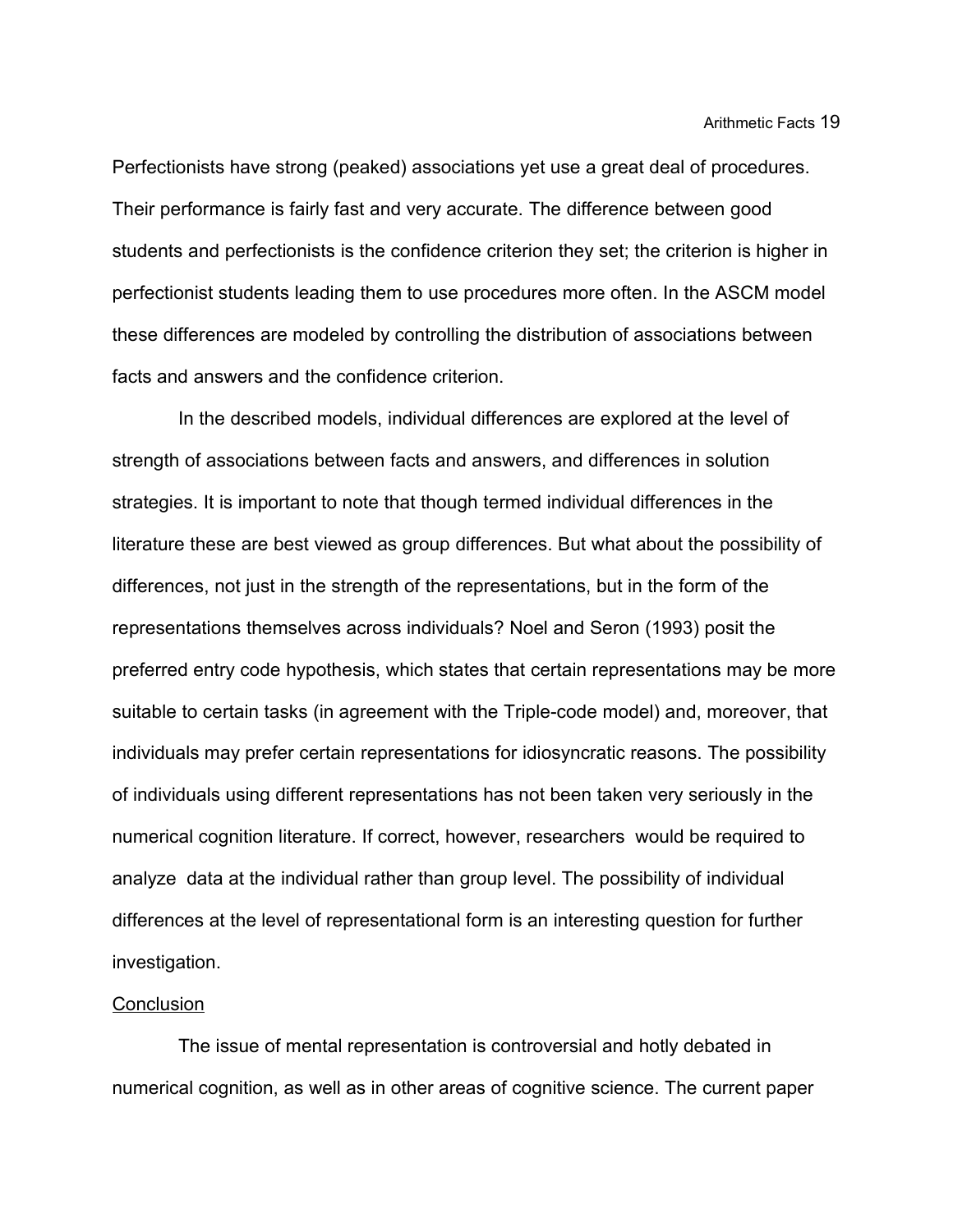suggests that representations used to access and store arithmetic facts are not solely phonologically based. Instead, representations of multiple codes are used in fact solution including a core magnitude component along with some or all of the following codes: phonological, Arabic/visual, and written word codes.

Adults use a variety of solution strategies for solving basic arithmetic facts. Though controversial in the recent past, this finding is gaining acceptance within numerical cognition. Current models of numerical cognition are incomplete, in that no model has both explicit in it a group of representations (as described above), as well as mechanisms that allow for the pattern of strategy use found in adult performance. Future models will have to meet these criteria.

All models have mechanisms to account for individual differences seen in arithmetic proficiency and some have mechanisms for describing individual differences in solution methods. The preferred entry hypothesis suggests that at least some of these effects may be at the level of representational form. If correct, the hypothesis has huge implications for the area of numerical cognition.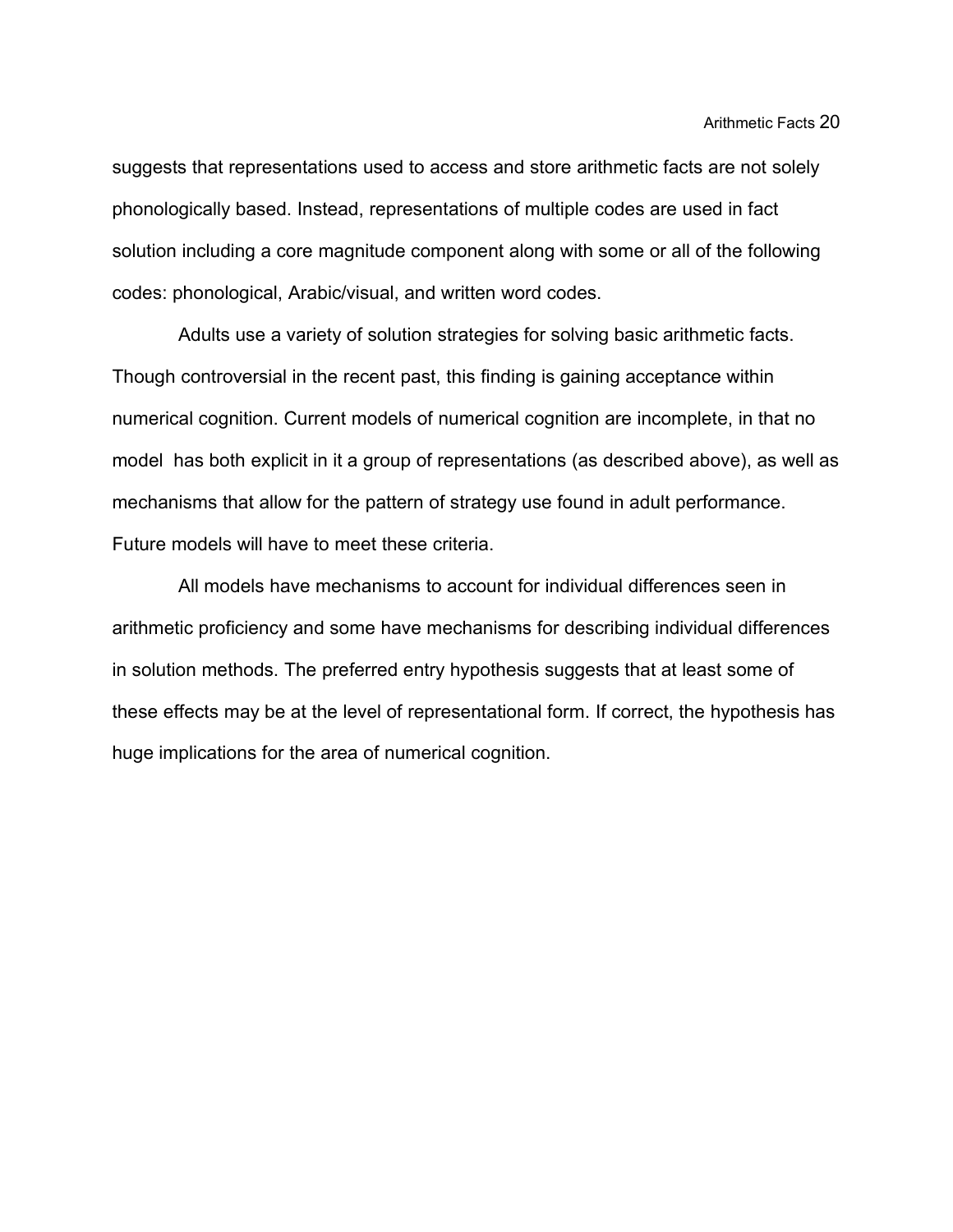#### References

- Anderson, J. A. (1998). Learning arithmetic with a neural network: Seven times seven is about fifty. In D. Scarborough & S. Sternberg (Eds.), *An invitation to cognitive* science: Vol. 4. Methods, models, and conceptual issues (2<sup>nd</sup> ed., pp. 255 – 299). Cambridge, MA: MIT Press.
- Anderson, J. A., Silverstein, J. W., Ritz, S. A., & Jones, R. S. (1977). Distinctive features, categorical perception, and probability learning: Some applications of a neural model. *Psychological Review, 84,* 413-451.
- Ashcraft, M. H. (1982). The development of mental arithmetic: A chronometric approach *, Developmental Review, 2,* 213-236.
- Ashcraft, M. H. (1992). Cognitive arithmetic: A review of data and theory. *Cognition, 44,*  $75 - 106$ .
- Ashcraft, M. H. (1997). Children's knowledge of simple arithmetic: A developmental model and simulation. In J. Bisanz, C. J. Brainerd, & R. Kail (Eds.), *Formal methods in developmental psychology: Progress in cognitive development research* (pp. 302 – 338). New York: Springer-Verlag.
- Butterworth, B. (1999). *What counts: How every brain is hardwired for math.* New York, NY: Free Press.
- Campbell, J. I. D. (1995). Mechanisms of simple addition and multiplication: A
- modified network-interference theory and simulation. *Mathematical Cognition, 1,* 121- 164.
- Campbell, J. I. D., Parker, H. R., & Doetzel, N. L. (in press). Interactive effects of numerical surface form and operand parity in cognitive arithmetic. *Journal of*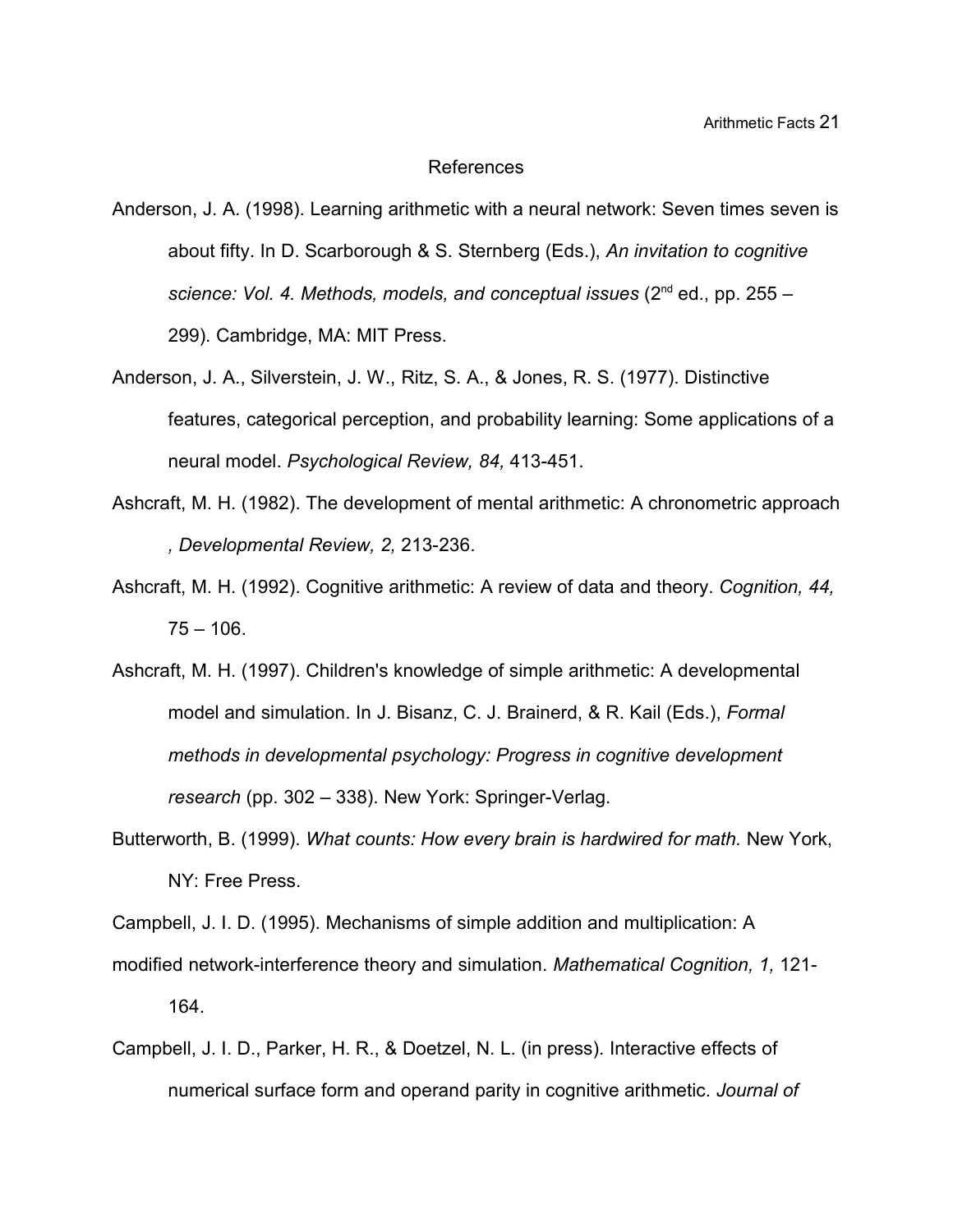*Experimental Psychology: Learning, Memory, & Cognition.*

- Campbell, J. I. D., & Timm, J. C. (2000). Adults' strategy choices for simple addition: Effects of retrieval interference. *Psychonomic Bulletin & Review, 7,* 692 – 699.
- Campbell, J. I. D., & Xue, Q. (2001). Cognitive arithmetic across cultures. *Journal of Experimental Psychology: General. 130,* 299 – 315.
- Dehaene, S. (1992). Varieties of numerical abilities. *Cognition, 44,* 1 42. Dehaene, S. (1997). *The number sense: How the mind creates mathematics.* New York, NY: Oxford University Press.
- Geary, D. C., Frensch, P. A., & Wiley, J. G. (1993). Simple and complex mental subtraction: Strategy choice and speed-of-processing differences in young and elderly adults. *Psychology & Aging, 8,* 242 – 256.
- Geary, D. C., & Wiley, J. G. (1991). Cognitive addition: Strategy choice and speed-ofprocessing differences in young and elderly adults. *Psychology & Aging, 6,* 474 – 483.
- Hecht, S. A. (1999). Individual solution processes while solving addition and multiplication math facts in adults. *Memory & Cognition, 27,* 1097 – 1107.
- LeFevre, J., Bisanz, J., Daley, K. E., Buffone, L., Greenham, S. L., & Sadesky, G. S. (1996). Multiple routes to solution of single-digit multiplication problems. *Journal of Experimental Psychology: General. 125,* 284 – 306.
- LeFevre, J., Sadesky, G. S., & Bisanz, J. (1996). Selection of procedures in mental addition: Reassessing the problem-size effect in adults. *Journal of Experimental Psychology: Learning, Memory, & Cognition, 22,* 216 – 230.

Mauro, D. G., & LeFevre, J. (2003). Effects of problem format on division and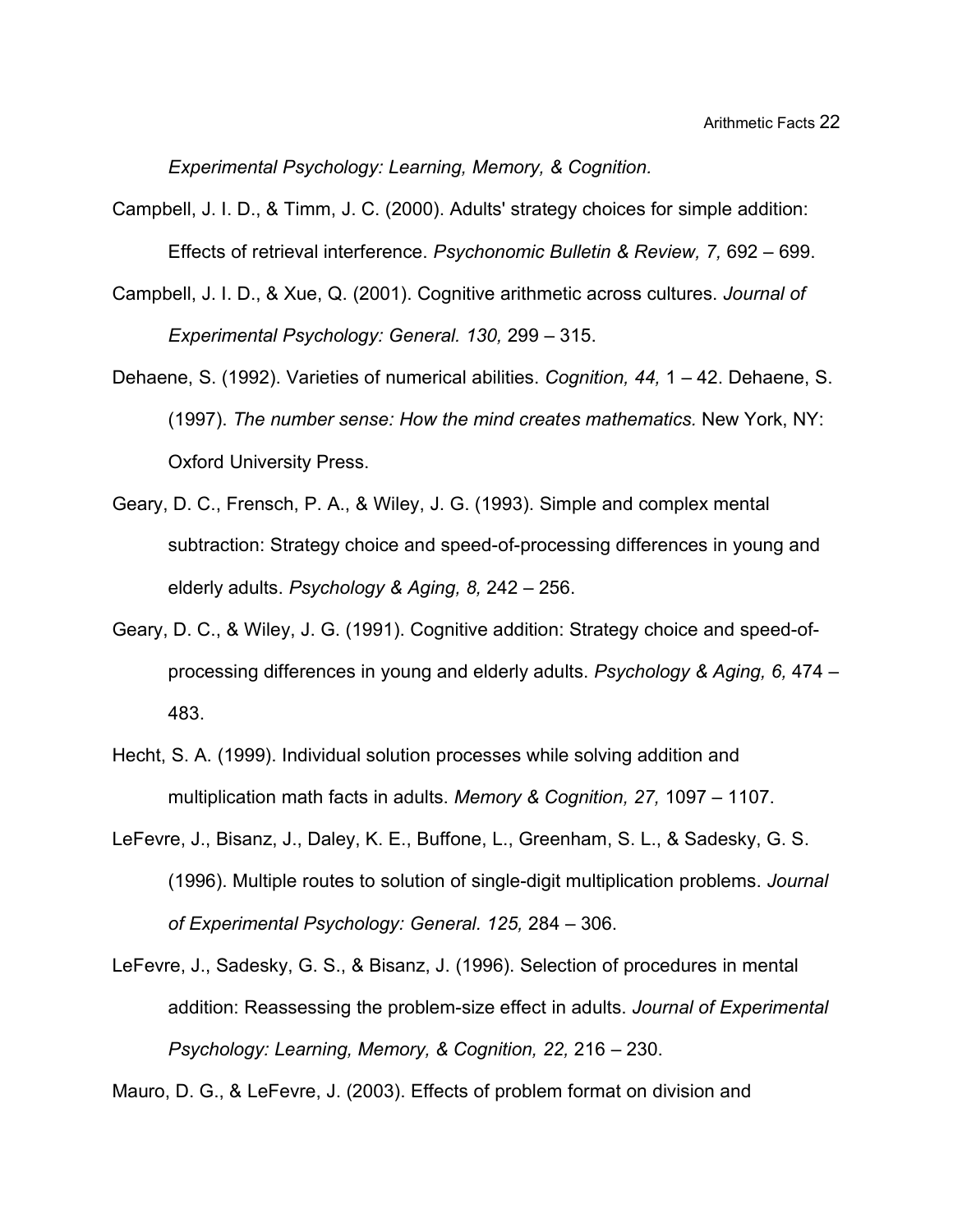multiplication performance: Division facts are mediated via multiplication-based representations. *Journal of Experimental Psychology: Learning, Memory, & Cognition, 29,* 163 – 170.

- McCloskey, M. (1992). Cognitive mechanisms in numerical processing: Evidence from acquired dyscalculia. *Cognition, 44,* 107 – 157.
- McCloskey, M., Caramazza, A., & Basili, A. G. (1985). Cognitive mechanisms in number processing and calculation: Evidence from dyscalculia. *Brain & Cognition, 4,* 171 – 196.
- McCloskey, M. , & Macaruso, M. (1995). Representing and using numerical information. *American Psychologist, 50,* 351- 363.
- Noel, M. P., & Seron, X. (1993). Arabic number reading: A single case study or when 236 is read (2306) and judged superior to 1258. *Cognitive Neuropsychology, 10,* 317 – 339.
- Penner-Wilger (2002). Determining the locus of individual differences in mathematical skill: A tri-level hypothesis approach. *Carleton University Cognitive Science Technical Report 2002-09.*
- Penner-Wilger (2003). *Evidence for tau as an objective index of procedure use in single-digit arithmetic.* Unpublished Honour's thesis.
- Penner-Wilger, M., Leth-Steensen, C., & LeFevre, J. (2002). Decomposing the problem-size effect: A comparison of response time distributions across cultures. *Memory & Cognition, 30,* 1160 – 1167.
- Polk, T. A., Reed, C. L., Keenan, J. M., Hogarth, P., & Anderson, C. A. (2001). A dissociation between symbolic number knowledge and analogue magnitude